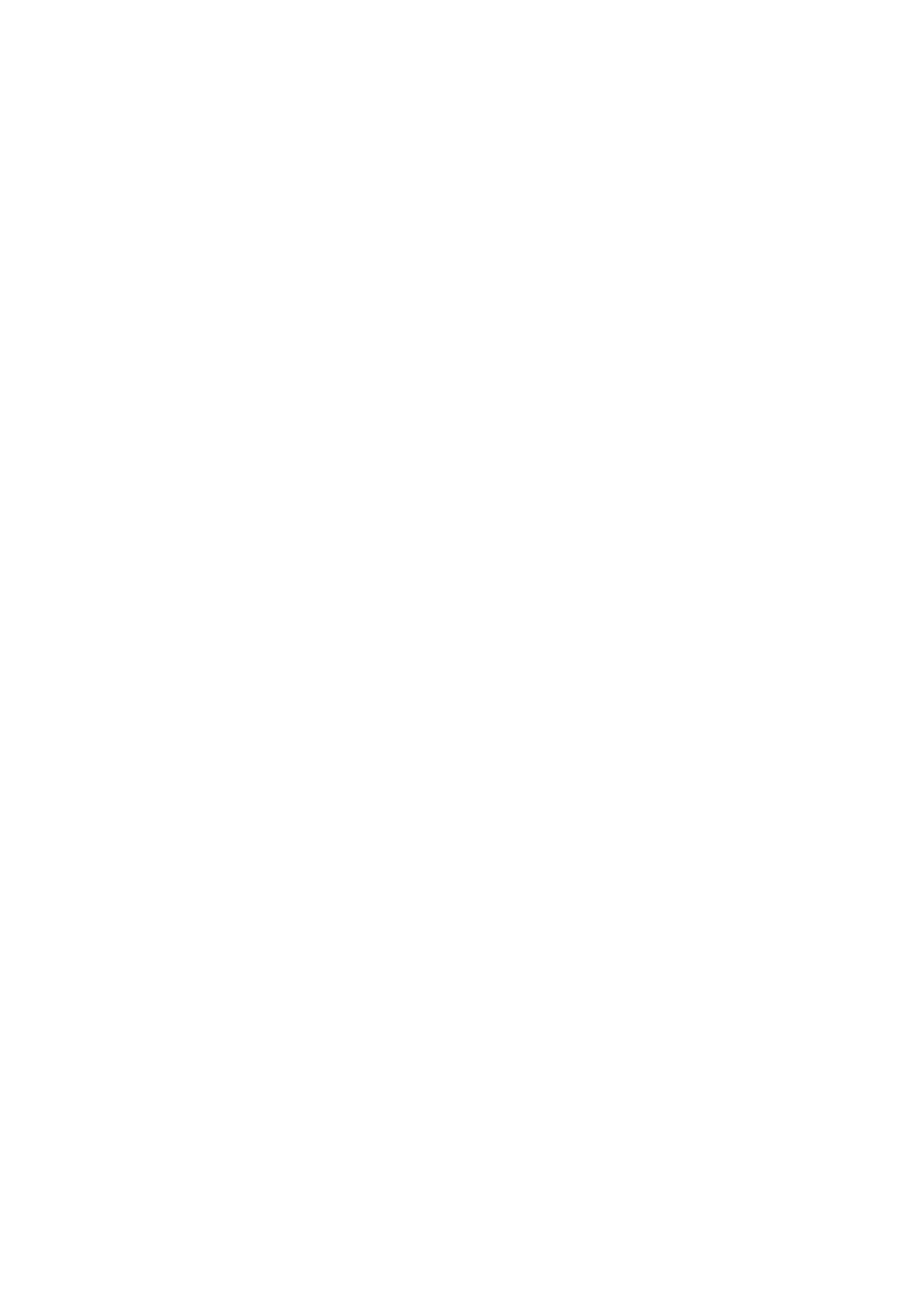| <b>Contents</b>                                                            | Page |
|----------------------------------------------------------------------------|------|
|                                                                            |      |
|                                                                            |      |
|                                                                            |      |
|                                                                            |      |
|                                                                            |      |
|                                                                            |      |
|                                                                            |      |
| Undertaking the initiaion assessment of the potential sanctions to impose5 |      |
|                                                                            |      |
|                                                                            |      |
|                                                                            |      |
|                                                                            |      |
|                                                                            |      |
|                                                                            |      |
| Other factors to be taken into account when determining Sanctions 13       |      |
|                                                                            |      |
|                                                                            |      |
|                                                                            |      |
|                                                                            |      |
|                                                                            |      |
|                                                                            |      |
|                                                                            |      |
|                                                                            |      |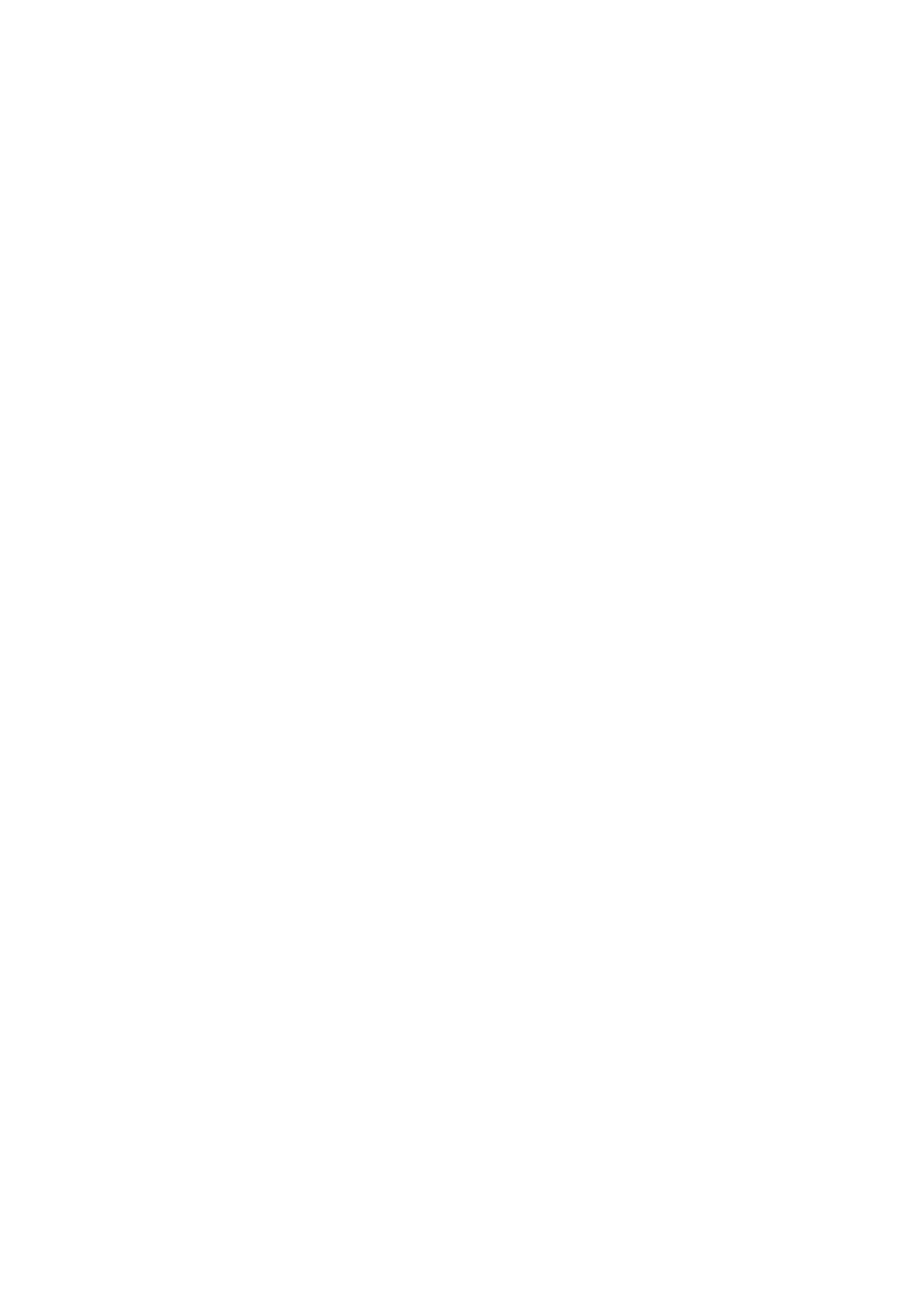## **Introduction**

- 1. This document provides guidance for members of the Financial Reporting Council (the "FRC") Disciplinary and Appeal Tribunals (the "Tribunal" or "Tribunals") when considering the imposition of sanctions under paragraphs 8(8)(i) and 9(12)(i) of the Accountancy Scheme (the "Scheme") and Accountancy Regulations (the "Regulations") on Members and Member Firms as defined in the Scheme.
- 2. Although expressed as guidance for members of Tribunals, this guidance will also be relevant to Executive Counsel and to any member of the Tribunal Panel appointed to consider a Proposed Settlement Agreement when discharging their respective responsibilities under the Scheme.
- 3. Terms defined in the Scheme shall have the same meaning in this guidance.
- 4. This guidance is made by the FRC Board, pursuant to paragraph 3(ii) of the Scheme which:
	- a. empowers the Board to provide any Tribunal with guidance concerning the exercise of its duties under the Scheme; and
	- b. requires any Tribunal to have regard to any such guidance.
- 5. This document is intended to provide guidance to Tribunal members on the approach to be taken when considering whether and, if so, what sanctions are appropriate in any given case. It is intended to:
	- a. promote proportionality, clarity, consistency and transparency in decision-making; and
	- b. ensure that all parties are aware from the outset of the approach likely to be taken by a Tribunal when determining what sanction to impose.

It is important to emphasise that this guidance is advisory – and is not binding on Tribunals. It is for each Tribunal to decide what, if any, sanction to impose given the findings it makes in the case that it has heard. Where a Tribunal decides to depart from the guidance, it should explain its reasons for the departure.

- 6. This guidance is subject to the provisions of the Scheme. In the event of any conflict between the two, the provisions of the Scheme (and any Regulations thereunder) shall prevail. The procedure governing the Tribunal's consideration of the appropriate sanction is set out in Regulation 34. Nothing in the guidance is intended to be inconsistent with that provision and Tribunals must proceed in accordance with the overriding requirements of fairness and natural justice.
- 7. This guidance is a public document. Periodically, it will be reviewed and (where appropriate) revised in the light of experience. The guidance cannot deal with every single situation and exceptions will sometimes arise. The guidance should be considered alongside any principles emerging from cases decided by previous Tribunals under the Scheme. Tribunals may have regard to sanctions imposed in other cases. They must however, determine the sanction which they think appropriate on the facts and circumstances of the case before them and should not feel constrained by the sanctions imposed (or not imposed) in earlier cases to impose a sanction which they do not think appropriate.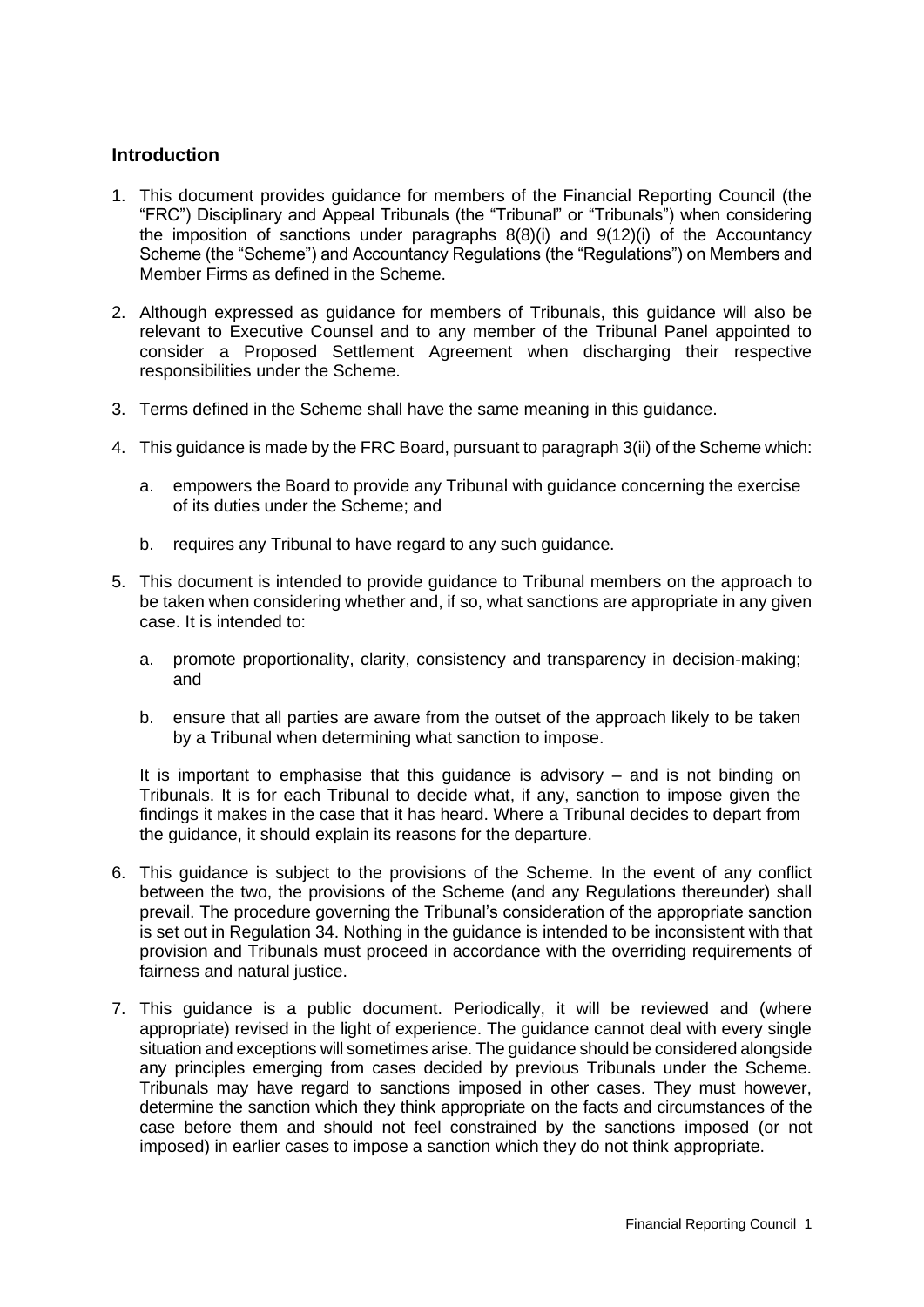# **Aims and Objectives of the FRC's Disciplinary Scheme**

8. Sanctions are imposed under the Scheme where there is a finding by a Tribunal that a Member or Member Firm has committed an act of Misconduct, or has failed to comply with any of his or its obligations under paragraphs 13(1) or 13(2) of the Scheme. Misconduct is defined in the Scheme as:

*an act or omission or series of acts or omissions, by a Member or Member Firm in the course of his or its professional activities (including as a partner, member, director, consultant, agent or employee in or of any organisation or as an individual) or otherwise, which falls significantly short of the standards reasonably to be expected of a Member or Member Firm or has brought, or is likely to bring, discredit to the Member or the Member Firm or to the accountancy profession*.

- 9. In determining the appropriate sanction, a Tribunal should have regard to the reasons for imposing sanctions for Misconduct in the context of professional discipline. Sanctions are imposed to achieve a number of objectives, namely:
	- a. to declare and uphold proper standards of conduct amongst Members and Member Firms and to maintain and enhance the quality and reliability of accountancy work;
	- b. to maintain and promote public and market confidence in the accountancy profession and the quality of corporate reporting and in the regulation of the accountancy profession;
	- c. to protect the public from Members and Member Firms whose conduct has fallen significantly short of the standards reasonably to be expected of that Member or Member Firm; and
	- d. to deter members of the accountancy profession from committing Misconduct.

The primary purpose of imposing sanctions for acts of Misconduct is not to punish, but to protect the public and the wider public interest.

- 10. This guidance has been developed to help Tribunals achieve these objectives by imposing sanctions which:
	- a. improve the behaviour of the Member or Member Firm concerned;
	- b. are tailored to the facts of the particular case and take into account the nature of the Misconduct and the circumstances of the Member or Member Firm concerned;
	- c. are proportionate to the nature of the Misconduct and the harm or potential harm caused;
	- d. eliminate any financial gain or benefit derived as a result of the Misconduct; and
	- e. deter Misconduct by the Member, Member Firm or others.
- 11. In connection with 10(a) above, Tribunals should consider whether, and, if so, to what extent, the sanctions proposed would be likely to lead to improvements in respect of the matters which give rise to the proceedings and in the quality of work of the Member or Member Firm concerned.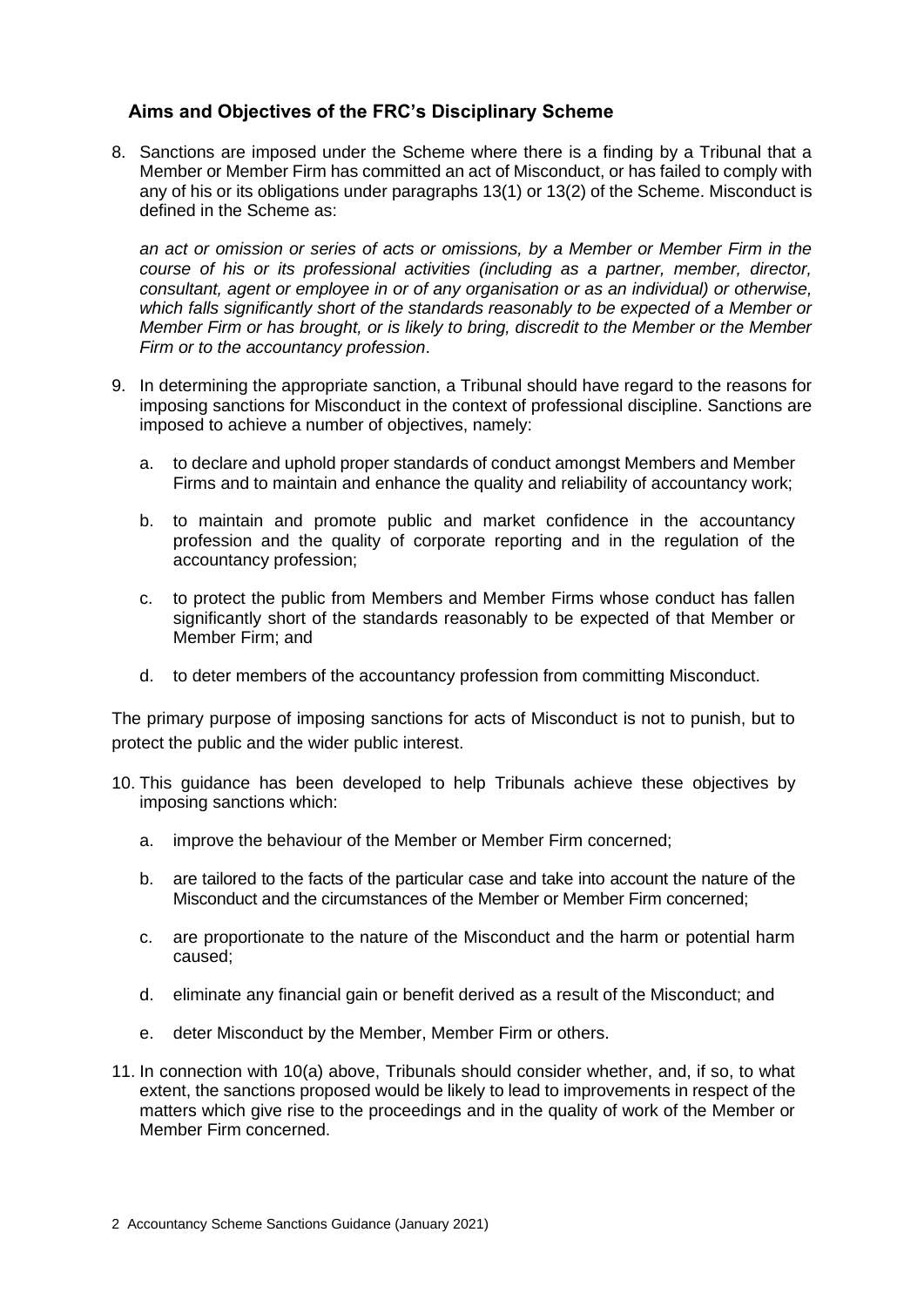12. Tribunals should also consider whether the sanction or combination of sanctions, financial and/or non-financial, achieve the objectives of the Scheme. There may be circumstances where the objectives can be achieved without a Fine.

# **Determination of Sanction**

- 13. A Tribunal should consider the full circumstances of each case and the seriousness of the Misconduct involved before determining which sanction or combination of sanctions to impose on the Member or Member Firm. This guidance considers those factors that may be relevant to a Tribunal's consideration. The factors are not listed in any kind of hierarchy and it is for a Tribunal to decide on the weight to be allocated to each factor. The factors listed are not exhaustive; not all of the factors may be applicable in a particular case; and there may be other factors, not listed, that are relevant.
- 14. In deciding which sanction or combination of sanctions to impose, a Tribunal should have regard to the principle of proportionality. In assessing proportionality, a Tribunal should consider whether a particular sanction is commensurate with the circumstances of the case, including the seriousness of the Misconduct found and the circumstances of the Member or Member Firm concerned.
- 15. The seriousness of the Misconduct found should be determined by reference to a number of factors. These include the nature of the Misconduct, the level of responsibility of the Member or Member Firm in committing the Misconduct and the actual or potential loss or harm caused by the Misconduct. The extent to which intent, recklessness, knowledge of the risks or likely consequences, negligence or incompetence are involved will vary.
- 16. The sanctions available to Tribunals are set out at Appendix 1 to the Scheme and are reproduced below for convenience:

## *Members*

- a. Reprimand
- b. Severe Reprimand
- c. Condition The Tribunal may order a Member to comply with any direction that it considers, in its absolute discretion, appropriate. By way of example and without limitation to the Tribunal's general discretion, such direction may require a Member to undertake education or training, to comply with particular requirements when practising (including restrictions on the nature of any work undertaken or clients represented)
- d. Exclusion as a Member of one or more Participants and that the exclusion be for a recommended period of time.
- a. Fine amount specified by the Tribunal (and in the event of a non-payment in full, including any interest, of a Fine and/or cost order within the time specified for payment exclusion as a Member of one or more Participants)
- b. Waiver/repayment of client fees
- c. Order that a Member be ineligible for a prescribed period for a practising certificate or registration or authorisation or a licence (for the practice of an activity requiring such a certificate, registration, authorisation or licence)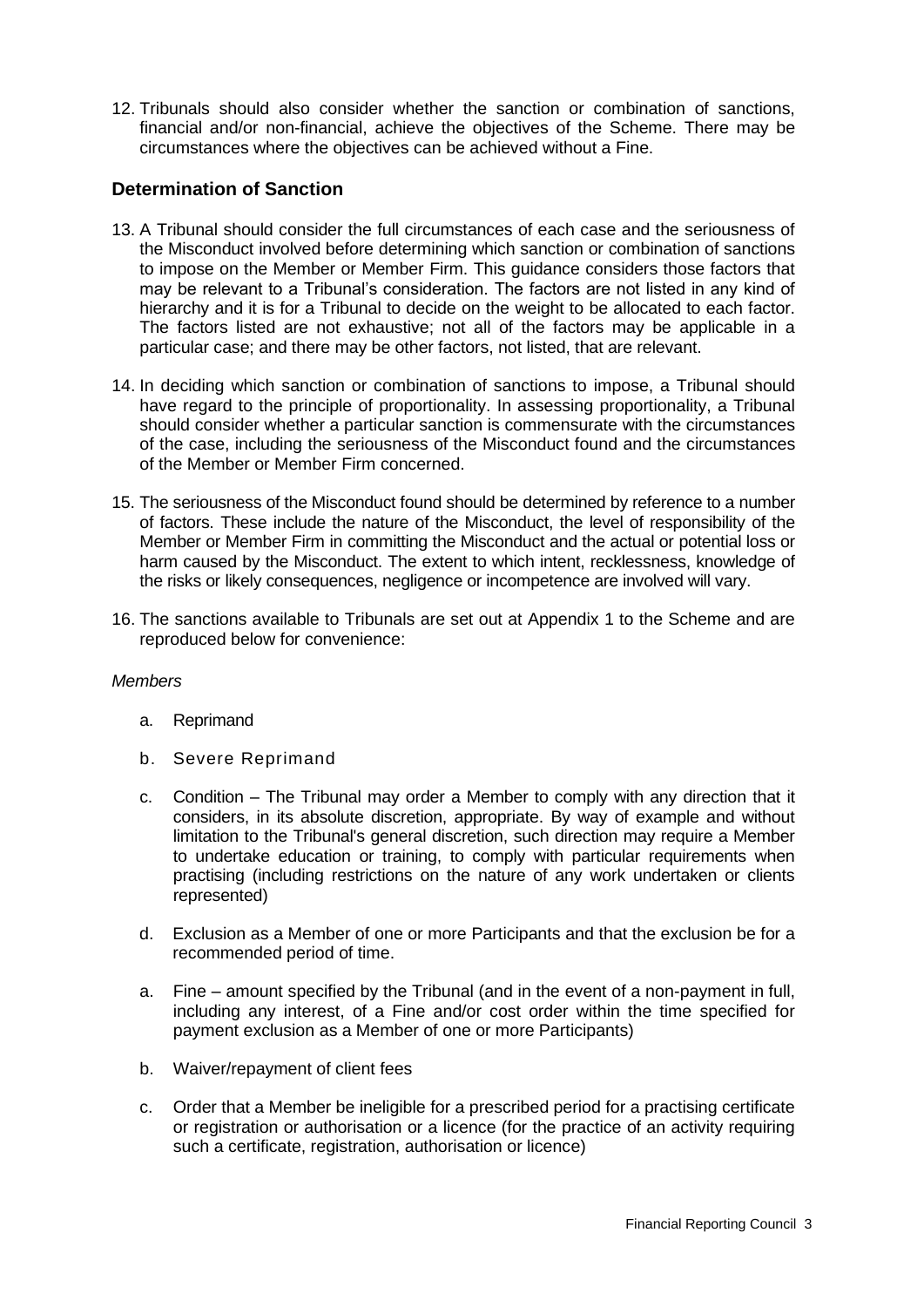d. Order that a Member's practising certificate or registration or authorisation or licence be withdrawn (for the practice of any activity requiring such a certificate, registration, authorisation or licence). The Tribunal may recommend that such a certificate, registration, authorisation or licence not be reinstated for a specified period of time.

#### *Member Firms*

- e. Reprimand
- f. Severe Reprimand
- g. Condition The Tribunal may order a Member Firm to comply with any direction that it considers, in its absolute discretion, appropriate. By way of example and without limitation to the Tribunal's general discretion, such direction may require a Member Firm to implement education or training programmes, or to implement organisational or administrative requirements (including restrictions on the nature of any work undertaken or clients represented)
- h. Fine amount specified by the Tribunal (and in the event of a non-payment in full, including any interest, of a Fine and/or cost order within the time specified for payment the failure shall have the same consequences for each Member who was a sole practitioner in, a partner in, a member (of a limited liability partnership) of, or a director of the firm at the relevant time as it would if the fine or costs had been imposed on him individually)
- i. Waiver/repayment of client fees
- j. Order that a Member Firm be ineligible for a prescribed period for registration or authorisation or a licence (for the practice of an activity requiring such registration, authorisation or licence)
- k. Order that a Member Firm's registration or authorisation or licence be withdrawn (for the practice of any activity requiring such registration, authorisation or licence). The Tribunal may recommend that such registration, authorisation or licence not be reinstated for a specified period of time.

# **Combination of Sanctions**

- 17. Sanctions may be imposed in combination. When doing so, Tribunals should assess, in the light of all the circumstances of the matter, the appropriateness of the proposed sanctions both individually and in combination. Set out below are some of the considerations that a Tribunal should have regard to when imposing sanctions in combination:
	- a. a Reprimand or Severe Reprimand can be ordered in conjunction with any other sanction(s). Ordinarily, if the seriousness of the Misconduct is such as to merit a Severe Reprimand, it will be appropriate for it to be ordered in conjunction with another sanction;
	- b. a Fine can be ordered in conjunction with any other sanction(s);
	- c. a sanction requiring the Waiver or Repayment of client fees is unlikely to be appropriate if it is the only sanction imposed by a Tribunal because such a sanction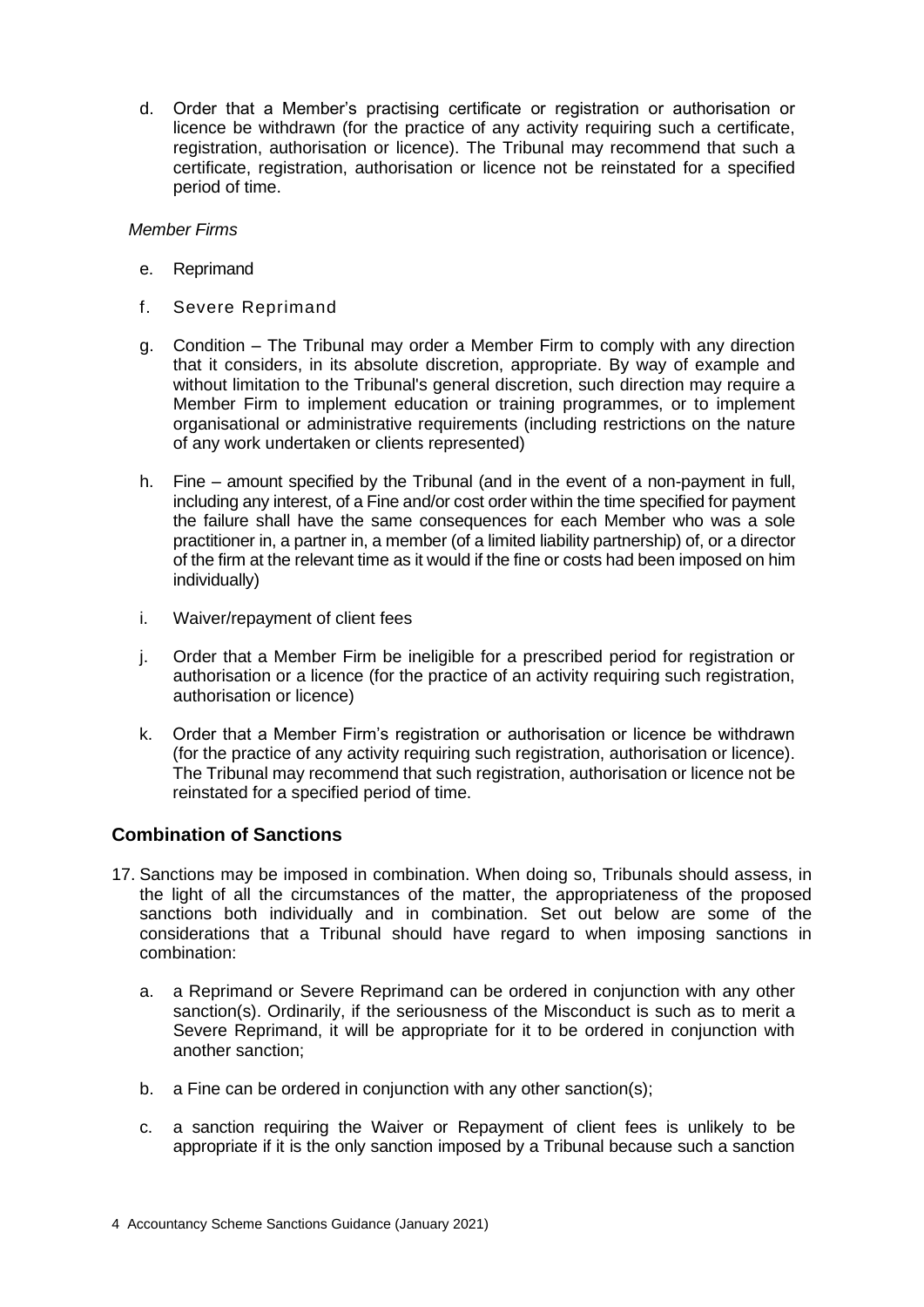(on its own) is unlikely to be sufficient to reflect the nature and seriousness of the Misconduct and achieve the purpose of imposing sanctions (see paragraph 9 above);

- d. dependent upon the circumstances of the particular Member or Member Firm, it may be appropriate to order a specific period of ineligibility for registration or authorisation or a licence or, alternatively, to order that a Member or Member Firm's registration or authorisation or licence be withdrawn in conjunction with another sanction (other than exclusion);
- e. Exclusion is only available as a sanction in relation to a Member. It can be imposed in a number of different combinations, together with a Fine, a Waiver or Repayment of client fees and/or a Severe Reprimand.

## **Summary of Approach to Determining Sanction**

- 18. It follows, therefore, that the normal approach to determining the sanction to be imposed in a particular case should be to:
	- a. assess the nature and seriousness of the Misconduct found by the Tribunal (paragraphs 20 to 24);
	- b. identify the sanction or combination of sanctions that the Tribunal considers potentially appropriate having regard to the Misconduct identified in a. above (paragraphs 25 to 55);
	- c. consider any relevant aggravating or mitigating circumstances and how those circumstances affect the level of sanction under consideration (paragraphs 60 to 65);
	- d. consider any further adjustment necessary to achieve the appropriate deterrent effect (paragraphs 66 and 67);
	- e. consider whether a discount for admissions or settlement is appropriate (paragraphs 68 to 74); and
	- f. decide which sanction(s) to order and the level/duration of the sanction(s) where appropriate.
- 19. Tribunals should ensure that their decisions give reasons which indicate what view they have reached on the matters above and why.

## **Undertaking the initial assessment of the potential sanctions to impose**

- 20. In assessing the nature and seriousness of the Misconduct and in determining which sanctions might be appropriate, a Tribunal will normally consider the factors summarised in the next paragraph. This list is not exhaustive and not all factors will be applicable in a particular case. A Tribunal should also consider carefully whether there may be other factors, not listed, that are relevant. Having identified the factors that it regards as relevant, a Tribunal should decide the relative weight to ascribe to each relevant factor.
- 21. Factors which may be considered include:
	- a. the financial benefit derived or intended to be derived from the Misconduct. This may include any loss avoided or intended to be avoided where it is practicable to quantify this (for example, this could be quantified in appropriate cases by the fees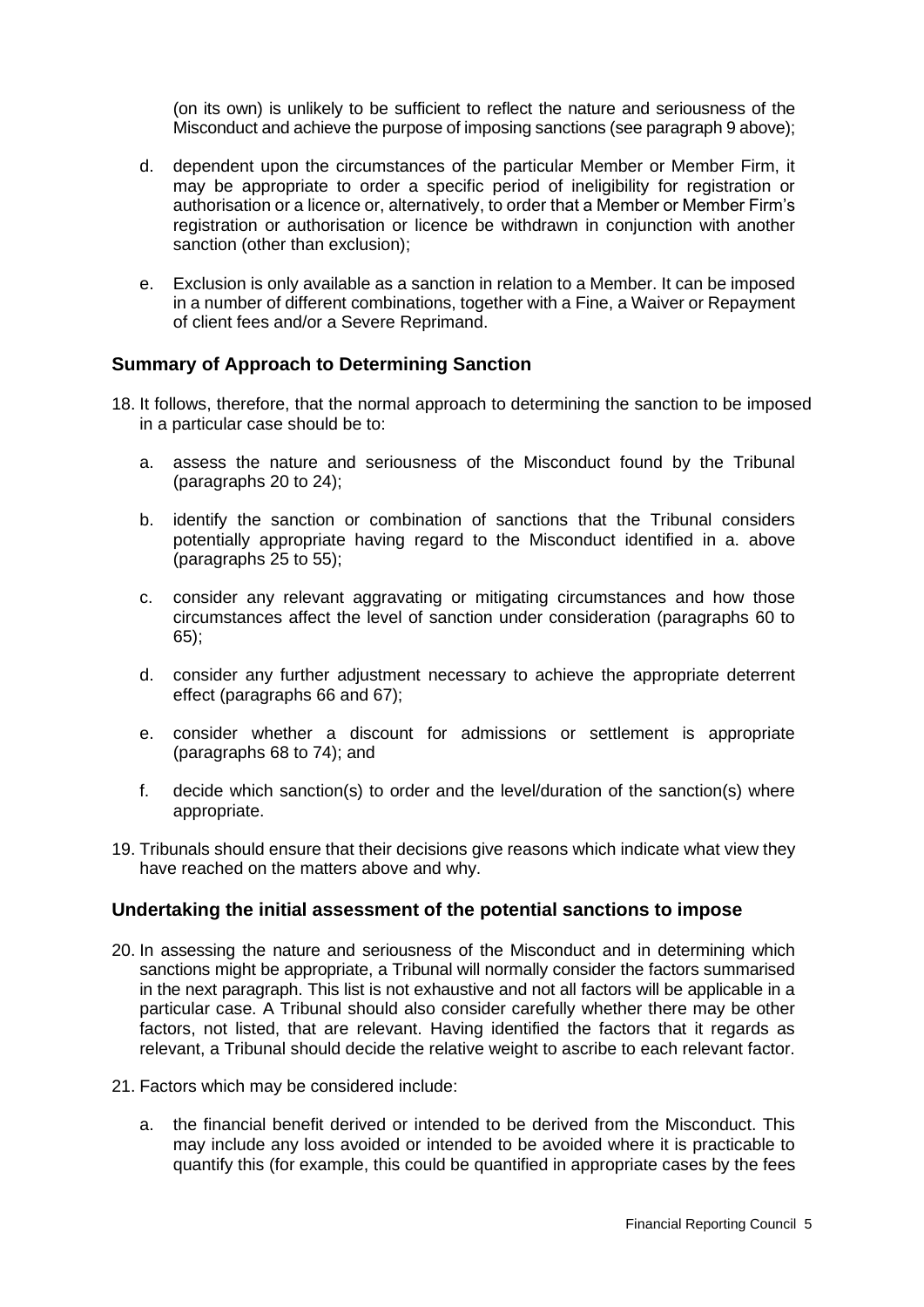received by the Member or Member Firm, or by performance related pay, bonuses, or share options received by the Member). A Tribunal may also allocate an amount in respect of interest on the benefit obtained;

- b. the gravity and the duration of the Misconduct;
- c. whether the Misconduct caused or risked the loss of significant sums of money (for example, this could be quantified in appropriate cases by reference to the reduction in market value or loss to creditors);
- d. where the Misconduct involved a failure to comply with professional standards, whether such failure was intentional or unintentional;
- e. the nature, extent and importance of the standards breached;
- f. whether the Misconduct involved a failure to act or conduct business with integrity;
- g. whether the Misconduct was dishonest, deliberate or reckless (paragraphs 57 to 59);
- h. whether the Member or Member Firm has been convicted of a related criminal offence in the United Kingdom;
- i. whether the Member or Member Firm has been convicted outside the United Kingdom of a related offence which would have constituted a criminal offence in the United Kingdom;
- j. whether the Misconduct was isolated, or repeated or ongoing;
- k. if repeated or ongoing, the length of time over which the Misconduct occurred;
- l. the extent to which any potential financial crime (such as fraud) was facilitated or able to occur as a result of (i) deficiencies in the governance or management of the entity affected or (ii) the Misconduct;
- m. whether steps had been taken to address any similar Misconduct previously identified;
- n. whether the Misconduct adversely affected, or potentially adversely affected, a significant number of people in the United Kingdom (such as the public, investors or other market users, consumers, clients, employees, pensioners or creditors);
- o. whether the Member or Member Firm has failed to comply with any previous direction or other sanction relevant to this Misconduct;
- p. whether it is likely that the same type of Misconduct will recur;
- q. whether the Misconduct undermines the purpose or effectiveness of the disciplinary arrangements, such as a failure to comply with obligations under the Scheme or the requirements of the relevant Participant;
- r. whether the Misconduct could undermine confidence in the standards of conduct in general of Members and Member Firms, and/or in financial reporting and/or corporate governance in the United Kingdom and/or in the profession generally;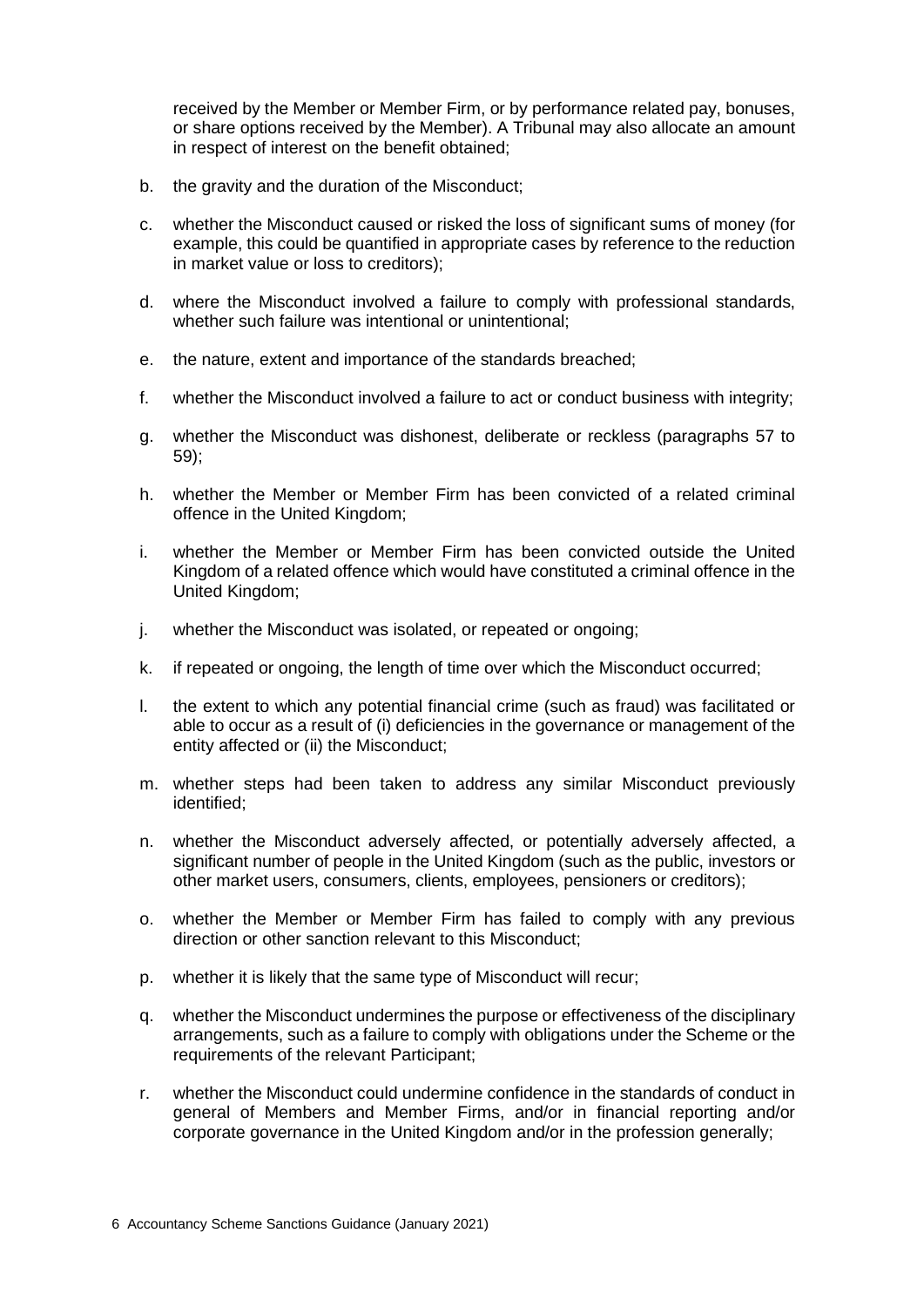- s. in the case of a Member Firm, the effectiveness of its relevant procedures, systems or internal controls and/or its implementation of ISQC 1 (or its equivalent);
- t. in the case of a Member Firm, when the Member Firm's senior management became aware of the Misconduct and what action was taken at that point;
- u. whether the Member caused or encouraged other individuals to commit Misconduct;
- v. whether the Member held a senior position and/or supervisory responsibilities; and
- w. whether the Member was solely responsible for the Misconduct.
- 22. When considering a sanction to be imposed for a failure by a Member or a Member Firm to comply with any of his or its obligations under paragraphs 13(1) or 13(2) of the Scheme, a Tribunal considers the reason(s) for and the significance of the failure to comply. Where the non-compliance is continuing, a Tribunal considers whether to impose a Fine that would promote compliance, as a Fine calculated on a daily or other periodic basis.
- 23. When determining the sanction to be imposed, a Tribunal will have due regard to the fact that sanctions have been, or may be, imposed by another regulator or other authority in respect of the Misconduct or the events related to that Misconduct to ensure that consideration is given to the need to be proportionate, where other sanctions may address the purposes set out at paragraph 9 above.
- 24. The following sections provide guidance on the factors that a Tribunal may take into account when considering whether to impose a particular sanction, whether individually or in combination.

## **Reprimands and Severe Reprimands**

#### *Introduction*

- 25. A Reprimand or Severe Reprimand signals a Tribunal's disapproval of the Member or Member Firm's conduct to that Member or Member Firm. Further, through the publication of the Tribunal's decision, that disapproval will be communicated to the wider public and profession.
- 26. Although it has no direct or immediate impact on the right to practice, a Reprimand or Severe Reprimand will show on that Member or Member Firm's disciplinary record. The imposition of Reprimands or Severe Reprimands also allow the FRC and/or a Participant to identify any repetition of the particular Misconduct and for the FRC, an FRC Tribunal and/or a Participant to take this into account when deciding upon appropriate action or sanction in respect of any further Misconduct.

#### *Ordering a Reprimand or a Severe Reprimand*

- 27. A Reprimand or Severe Reprimand can be given in conjunction with another sanction. The circumstances in which a Reprimand or Severe Reprimand either alone or in conjunction with a Fine may be appropriate include:
	- a. where the Misconduct was unintended or where the Misconduct does not cast doubt on the general competence of the Member or Member Firm; and
	- b. where the Misconduct is not so damaging to public and market confidence in the standards of conduct of Members or Member Firms and in the accountancy profession and the quality of corporate reporting in the United Kingdom that, in order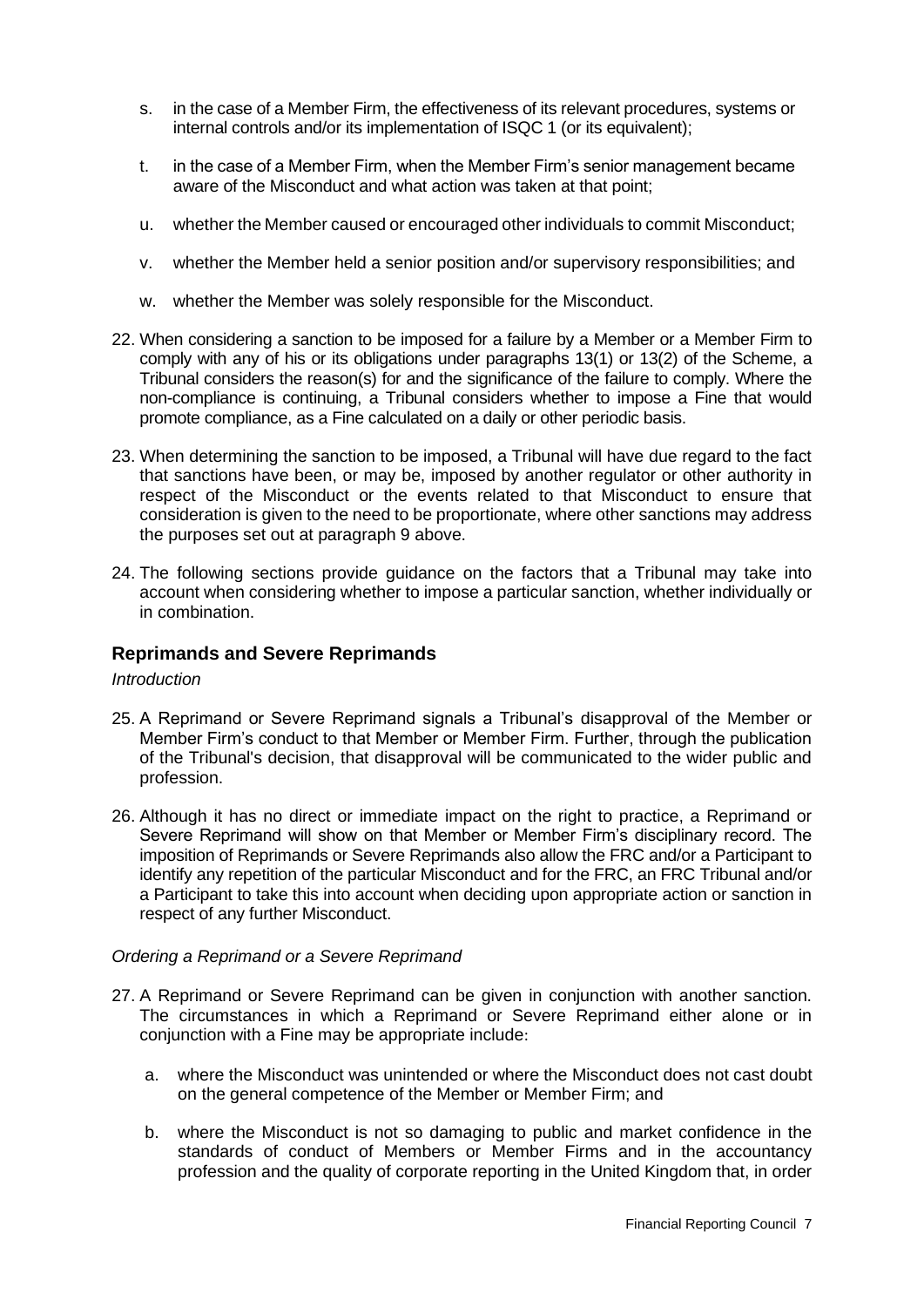to protect the public and the wider public interest, ineligibility for a licence, withdrawal of a licence or exclusion would be the more appropriate sanction.

28. Where the circumstances suggest a Reprimand or Severe Reprimand is the appropriate sanction, a Tribunal should consider the seriousness of the Misconduct to determine whether a Severe Reprimand is the more appropriate censure for the particular Misconduct.

## **Direction**

#### *Introduction*

29. A Tribunal may order a Member or Member Firm to comply with any direction that it considers, in its absolute discretion, appropriate. By way of example and without limitation to the Tribunal's general discretion, such direction may require a Member or Member Firm to undertake or implement education or training programmes, or to comply with particular requirements when practising (including restrictions on the nature of any work undertaken).

#### *Imposing a Direction*

- 30. This sanction is intended to be used by Tribunals where the circumstances suggest that the public interest would be best served by requiring the Member or Member Firm to take particular actions with a view to:
	- a. improving the professional competence of a particular Member;
	- b. ensuring that all partners or personnel in a Member Firm receive training in a particular area of practice;
	- c. ensuring that a Member Firm implements organisational or administrative arrangements that would avoid a repetition of the Misconduct;
	- d. preventing a Member or Member Firm from undertaking engagements that, based on the Misconduct established, that Member or Member Firm is not competent to undertake (for example by directing the Member or Member Firm not to undertake audits of entities of a particular character **–** for example, of a charity or a publicly listed company)**.**
- 31. The imposition of a Direction will normally be accompanied by ancillary provisions that address such matters as:
	- a. the date by which any Direction must be complied with;
	- b. the period during which any limitation on a Member or Member Firm's ability to undertake particular engagements shall remain in effect;
	- c. any conditions or requirements that must be complied with before any Direction will be discharged;
	- d. the identity of any person or organisation responsible for overseeing compliance with a Direction;
	- e. the procedure by which any Member or Member Firm may apply to vary or discharge a Direction.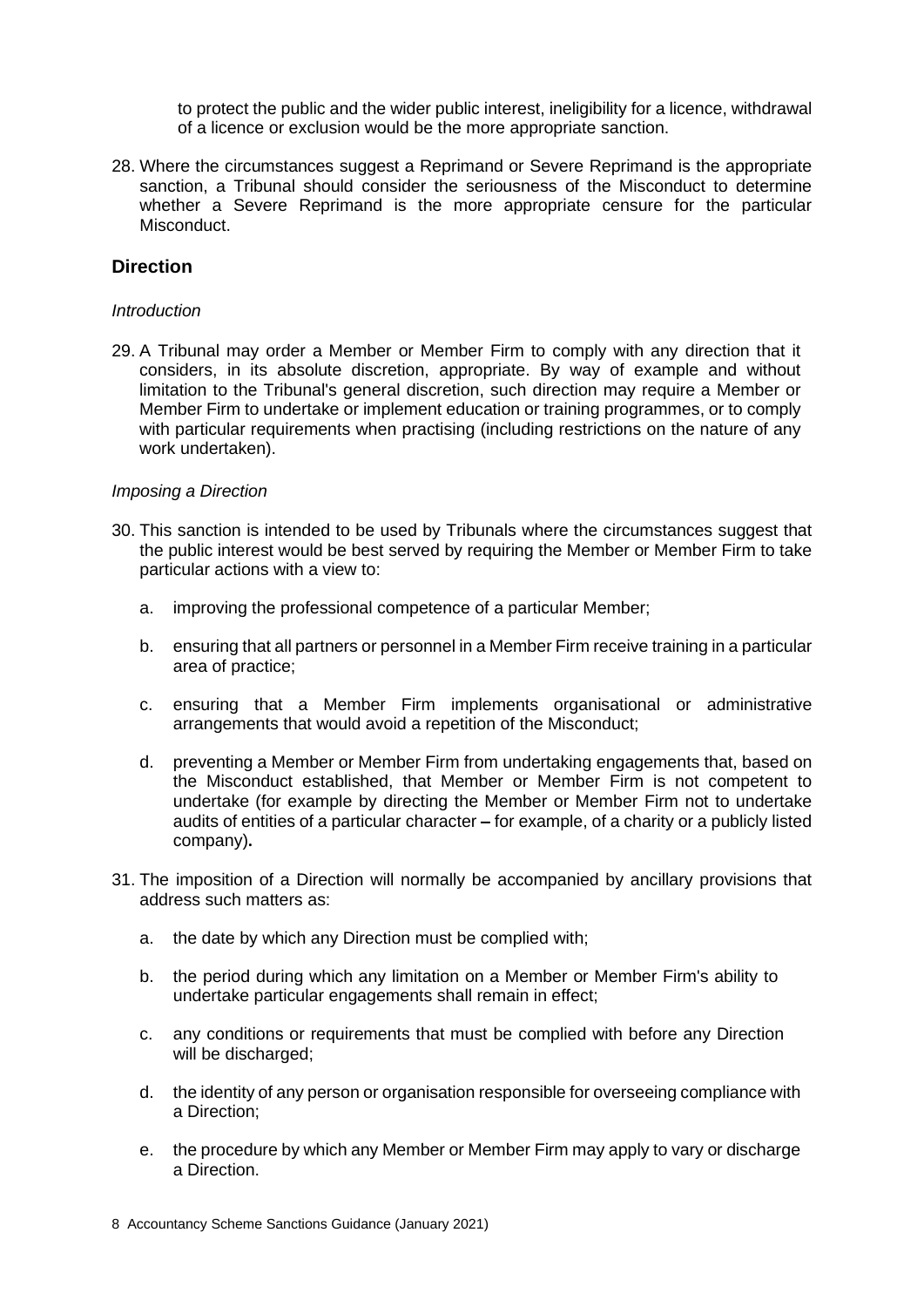# **Fines**

## *Introduction*

32. A Fine may be ordered either alone or in combination with one or more other sanctions.

Given that it will normally be in the public interest for any Misconduct warranting the imposition of a Fine to be accompanied by some degree of censure (e.g. through a Reprimand or Severe Reprimand), a Tribunal should not impose a Fine in isolation (i.e. without any other sanction) without satisfying itself that that is the appropriate course and providing reasons for that decision.

## *Ordering a Fine*

- 33. In order to determine whether a Fine is appropriate the factors to be considered will normally include whether:
	- a. deterrence can be achieved by issuing a Reprimand or a Severe Reprimand alone;
	- b. the Member or Member Firm has derived any financial gain or benefit (including avoidance of loss) as a result of the Misconduct;
	- c. the Misconduct involved or caused or put at risk the loss of significant sums of money; and
	- d. a Fine was ordered in similar previous cases.

## *Determining the amount of a Fine*

- 34. In cases where a Tribunal considers that a Fine is appropriate, it should aim to impose a Fine that:
	- a. is proportionate to the Misconduct and all the circumstances of the case;
	- b. will act as an effective deterrent to future Misconduct; and
	- c. will promote public confidence in the regulation of the accountancy profession and in the way in which Misconduct is addressed.
- 35. In undertaking this assessment, a Tribunal will normally take into consideration:
	- a. the seriousness of the Misconduct;
	- b. in the case of a Member Firm, its size/financial resources and the effect of a Fine on its business;
	- c. in the case of a Member, his financial resources and the effect of a Fine on that Member and his future employment;
	- d. the factors set out in paragraph 21.

There is no upper limit on the Fine that the Tribunal can impose.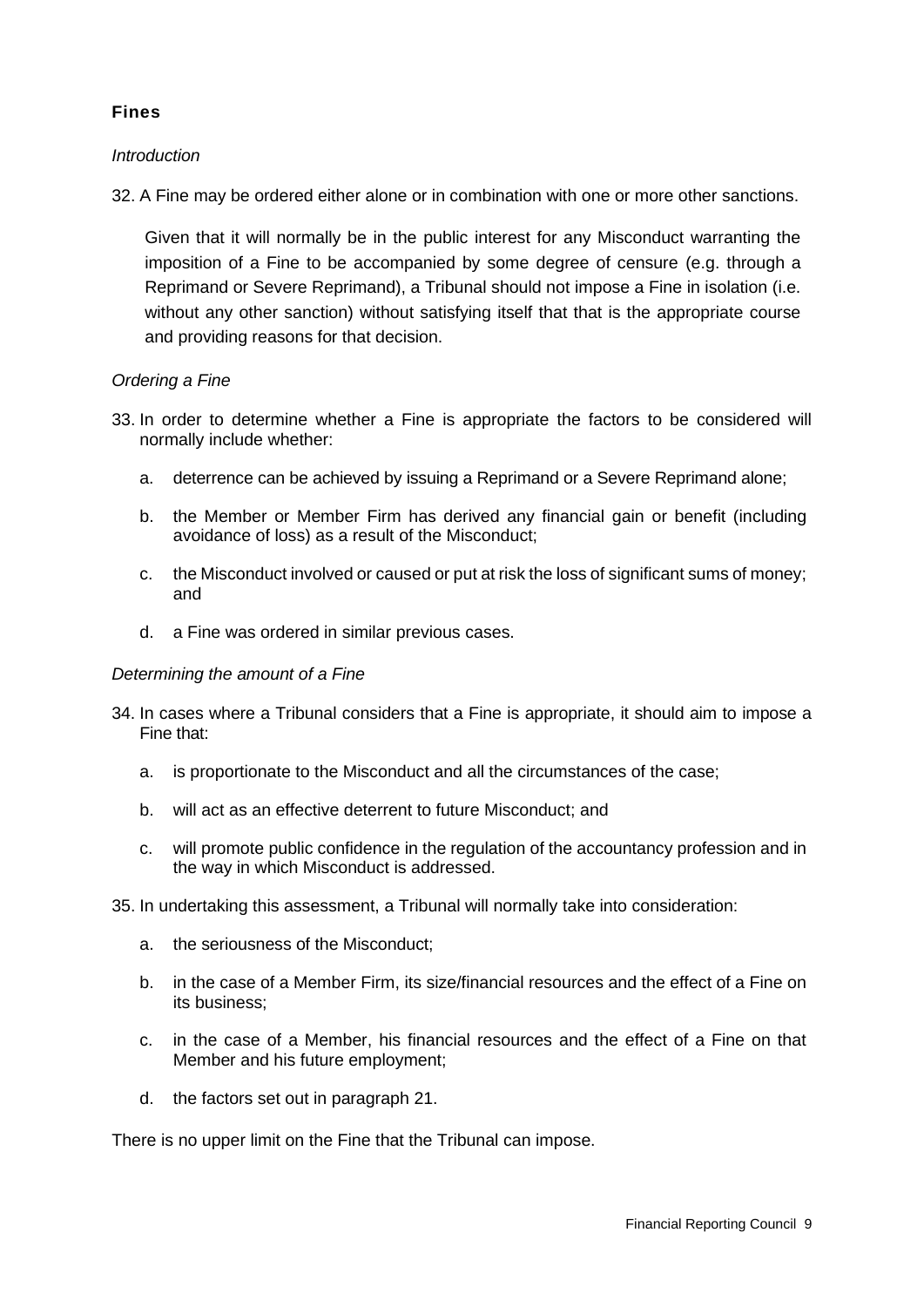- 36. In the majority of cases involving the imposition of a Fine on a Member Firm, the amount of revenue generated by the firm or the business unit(s) involved in the Misconduct will be a factor to be taken into account when assessing the size of Fine which would be necessary, in the circumstances of the particular case, to act as a credible deterrent.
- 37. Where revenue is not an appropriate indicator of financial means, a Tribunal should seek an appropriate alternative measure. Other indicators of financial means include the level of profitability per partner, market share, the number of audit and non-audit clients and the respective size of those clients, the number of principals,<sup>1</sup> partners and registered individuals.
- 38. Having assessed the seriousness of the Misconduct involved, the amount of any Fine will have regard to the Member's financial resources (including his income and assets) and employment prospects.
- 39. A Member's remuneration is likely to be an appropriate starting point when considering the level of Fine that would (i) be appropriate to reflect the Misconduct involved and (ii) be necessary to act as a credible deterrent.
- 40. The calculation of a Member's financial resources should take account of his annual gross income together with any benefits he derives from his current employment, including any bonus, pension contribution, share options and share schemes, and/or distributions of profit. Employment includes both employment and self-employment as an adviser, employee, director, partner or contractor or in any other capacity.
- 41. Where the Member concerned is no longer in employment, for example because he has left the Member Firm, a Tribunal will need to obtain information about the Member's existing financial resources and future employment prospects.

## *Other considerations*

42. When deciding the level of Fine to impose, a Tribunal should:

a. when considering a Member or Member Firm's financial resources, establish whether there are any arrangements that would result in part or all of any Fine being paid or indemnified by insurers, or by a Member's firm, partnership, company or employer.

The existence of any such arrangements should not be a ground for increasing any Fine beyond the level that would otherwise be considered appropriate by the Tribunal; and

- b. disregard the possibility that the Member or Member Firm may be liable for the costs of the case. (The approach to any award of costs is considered in paragraph 75).
- 43. Having arrived at a figure for the Fine based on the nature and seriousness of the Misconduct, a Tribunal considers whether the amount of the Fine should be adjusted:
	- a. to take account of any aggravating and mitigating factors (paragraphs 61 and 62);
	- b. to ensure the Fine has the necessary deterrent effect (paragraph 66 and 67); and/or

<sup>&</sup>lt;sup>1</sup> A principal is a partner in an LLP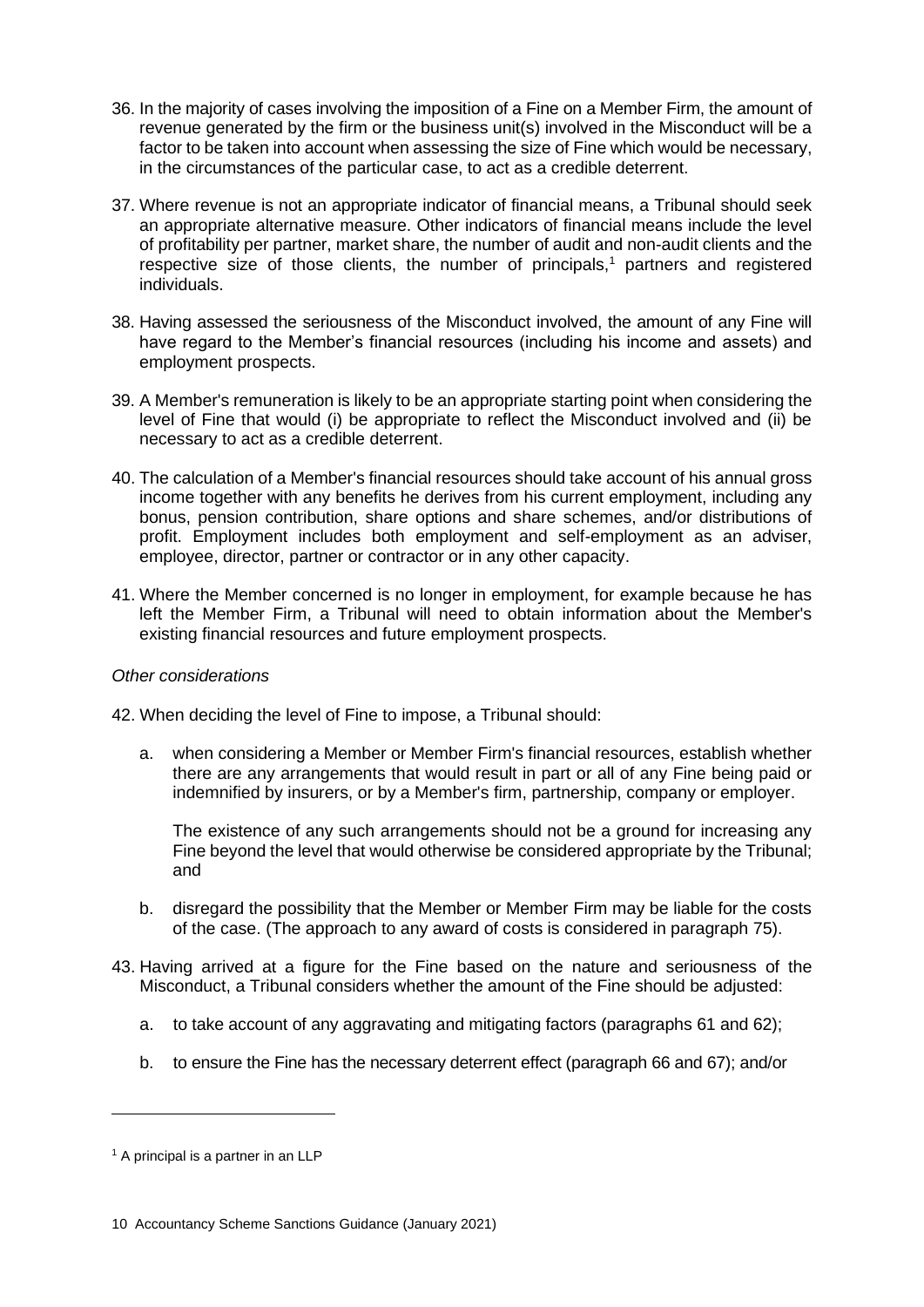c. to reflect any discount for admissions and/or settlement (paragraph 68 to 74).

## **Waiver/repayment of client fees**

#### *Introduction*

- 44. If the Member or Member Firm has gained financially from the Misconduct, in particular as a result of receipt of client fees, a Tribunal considers ordering a waiver or repayment of the relevant client fees. Any such order will normally be in addition to another sanction or sanctions.
- 45. The circumstances in which a waiver or repayment of client fees may be appropriate include where the Member or Member Firm has acted dishonestly, recklessly, or incompetently and there is no evidence to suggest that the client was complicit in the Misconduct or otherwise culpable for the Misconduct at the time it was committed.

#### *Ordering waiver/repayment of client fees*

- 46. In order to determine whether waiver/repayment of client fees is appropriate the factors o be considered include:
	- a. whether the Misconduct has caused the client to suffer loss, or has put at risk the loss of money by the client, through no fault of its own;
	- b. whether the client has obtained value for the services contracted and/or paid for from the Member or Member Firm;
	- c. whether the Member or Member Firm has voluntarily repaid fees to the client concerned.

#### **Preclusion**

**Order that a Member or Member Firm be ineligible for a prescribed period for a practising certificate or registration or authorisation or a licence.**

**Order that a Member or Member Firm's practising certificate or registration or authorisation or licence be withdrawn and a recommendation that it not be reinstated for a specified period of time.**

#### *Introduction*

- 47. These two sanctions are considered together. However, the first is only likely to be relevant where the Member or Member Firm does not currently hold a practising certificate or any registration or authorisation or licence for the practice of any activity requiring such a certificate, registration, authorisation or licence. The second will be relevant where a Member or Member Firm does hold such a certificate, registration or authorisation or licence.
- 48. A Tribunal's ability to preclude a Member or Member Firm from practising in general, or from practising a particular activity for a prescribed period, may be the appropriate sanction where the Member or Member Firm's Misconduct has been so damaging that Preclusion should be imposed in order to protect members of the public and maintain public and market confidence in the standards of conduct of Members or Member Firms and in the accountancy profession and the quality of corporate reporting in the United Kingdom. In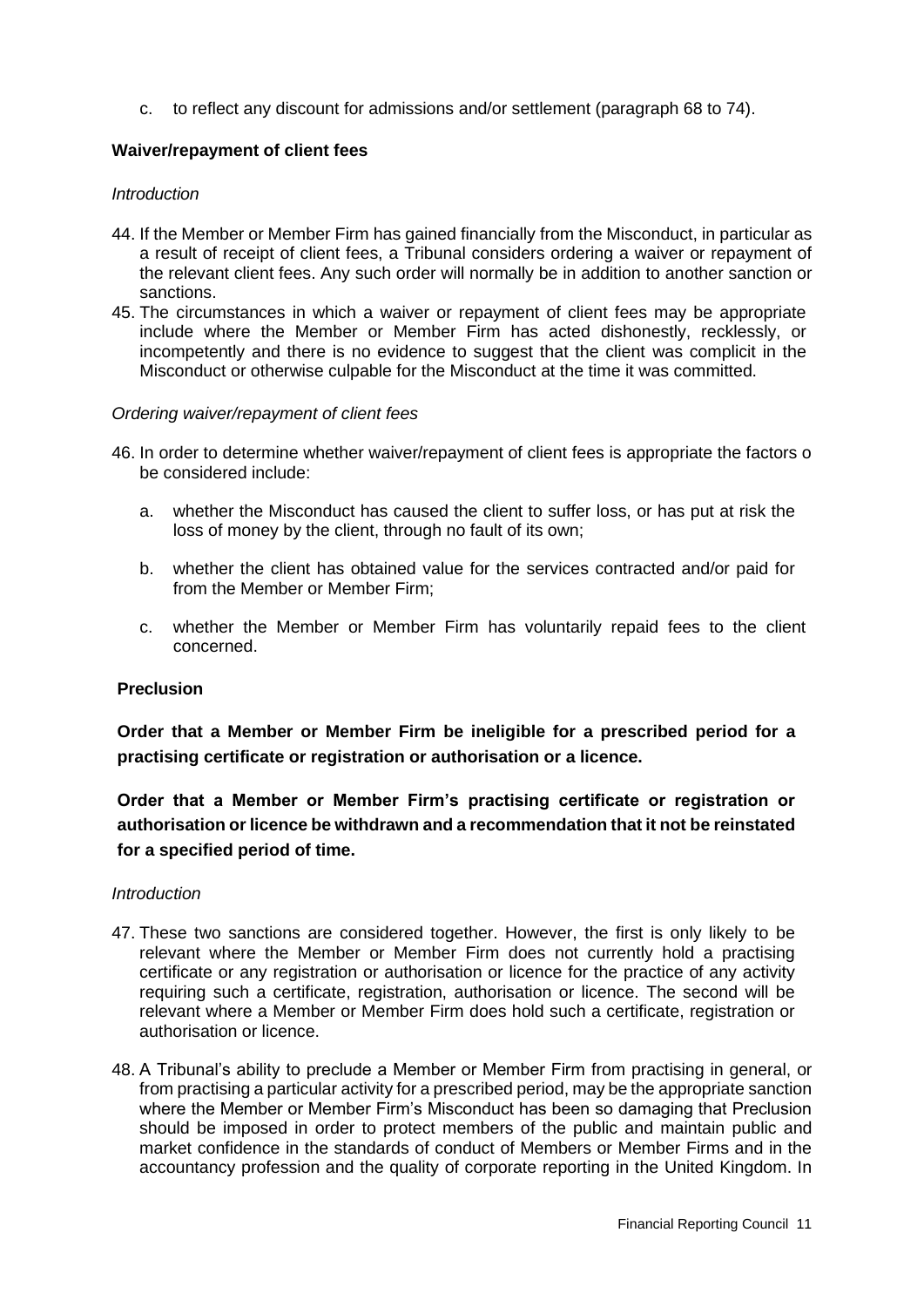the case of a Member, a period of preclusion will only be appropriate if the Misconduct that occurred falls short of being fundamentally incompatible with continued membership of a Participant.

49. In the case of a Member Firm, the Tribunal should satisfy itself that no other sanction or combination of sanctions available to it pursuant to Appendix 1 of the Scheme is sufficient given the nature and seriousness of the Misconduct. The Tribunal should take into account that Preclusion will normally have an effect upon other persons in that Member Firm.

#### *Ordering Preclusion*

- 50. In order to determine whether Preclusion is appropriate, the factors to be considered include:
	- a. the extent to which the Misconduct calls into question the competence of the Member or Member Firm;
	- b. whether the Misconduct was dishonest;
	- c. whether the Misconduct was deliberate;
	- d. whether the Misconduct was reckless;
	- e. the significance of the Misconduct, including the nature and importance of the standards breached;
	- f. the duration and frequency of the Misconduct;
	- g. the amount of financial benefit (including avoidance of loss) to the Member or Member Firm as a result of the Misconduct;
	- h. whether the Misconduct adversely affected a significant number of people in the United Kingdom (such as investors, customers, employees, pensioners or creditors);
	- i. whether the Misconduct involved or caused or put at risk the loss of significant sums of money;
	- j. whether the Misconduct could undermine confidence in the standards of conduct in general of Members and Member Firms, and/or in financial reporting and/or corporate governance in the United Kingdom;
	- k. in the case of a Member Firm, whether the Misconduct reveals serious or systemic weaknesses in the management systems or internal controls of the Member Firm;
	- l. whether it is likely that the same type of Misconduct (whether on the part of the Member or Member Firm) will recur if Preclusion is not imposed;
	- m. whether the Member or Member Firm concerned has failed to comply with any requirements or rulings of another regulatory or disciplinary authority relating to his/its conduct, for example those of a Participant;
	- n. whether the FRC (or any other disciplinary body) has taken any previous disciplinary action resulting in adverse findings against the Member or Member Firm;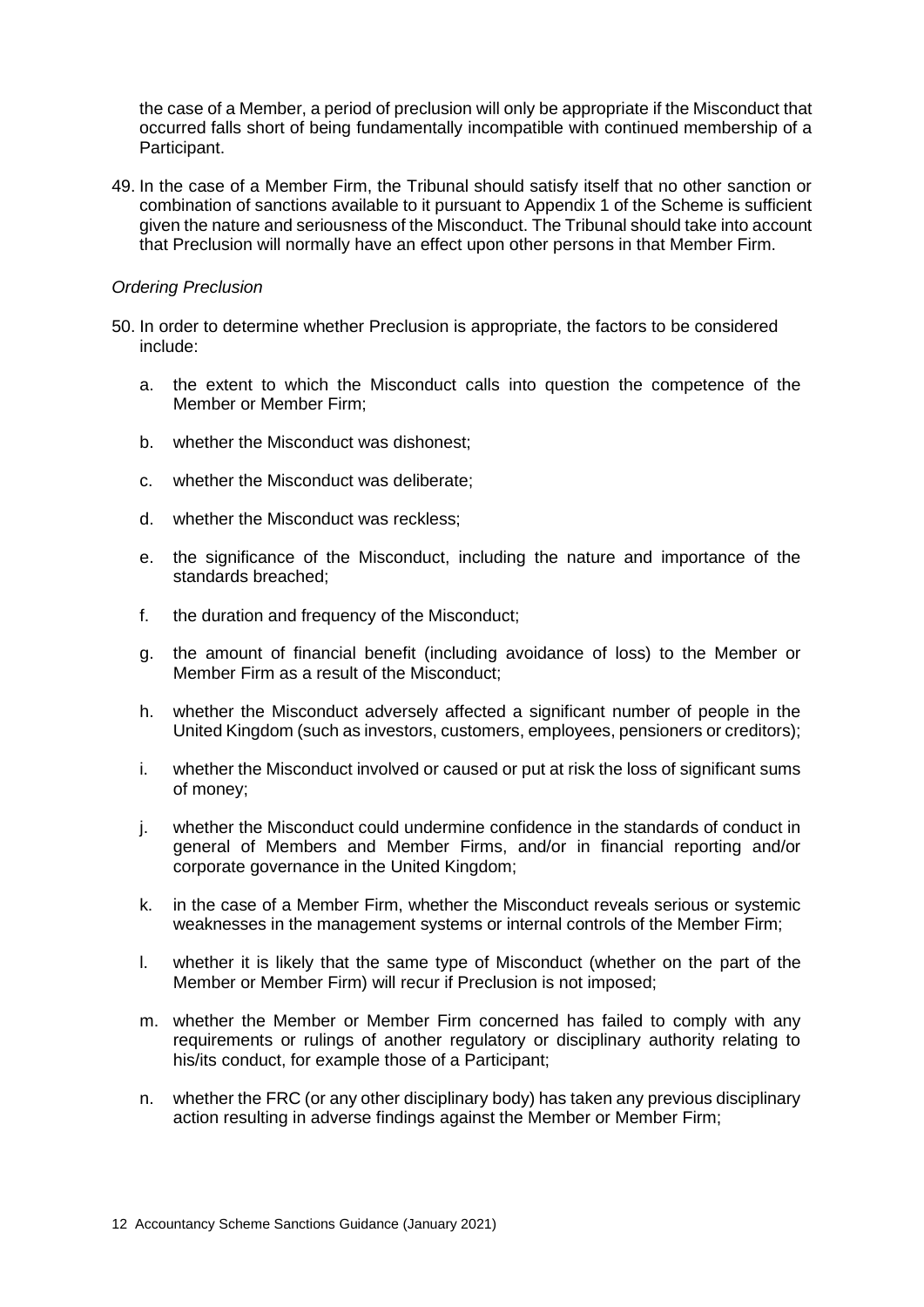o. whether any other action or sanction (including sanctions for criminal offences) has been taken or imposed, either in or outside the United Kingdom, by any other regulatory, disciplinary or enforcement authority in relation to the same or similar matters.

## **Exclusion**

# **In the case of a Member only, exclusion as a Member of one or more Participants and that the exclusion be for a recommended period of time**

#### *Introduction*

- 51. The ability to exclude a Member from membership with one or more Participants exists because certain Misconduct is so damaging to the wider public and market confidence in the standards of conduct of Members and in the accountancy profession and the quality of corporate reporting in the United Kingdom that removal of the Member's professional status is the appropriate outcome in order to protect the public or otherwise safeguard the public interest.
- 52. Prior to imposing an order excluding a Member from membership of a Participant, all other available sanctions should be considered to ensure that the Exclusion is the most appropriate sanction (either on its own or in conjunction with another sanction or sanctions) and is proportionate taking into account all the circumstances of the case.

#### *Ordering Exclusion*

- 53. Where the Misconduct is fundamentally incompatible with continued membership of a Participant, exclusion is likely to be the appropriate sanction.
- 54. The factors set out in paragraph 50 will normally be relevant considerations when a Tribunal is considering whether to order Exclusion. In addition, a Tribunal will wish to consider whether any of the circumstances set out below are present:
	- a. whether, if dishonest, the Misconduct was covered up and/or concealed;
	- b. whether the Member has been convicted of a related criminal offence in the United Kingdom; or
	- c. whether the Member has been convicted outside the United Kingdom of a related offence which would have constituted a criminal offence in the United Kingdom.
- 55. Where a Member has been found to have been dishonest the recommendation should normally be that he be excluded from membership of a Participant for at least 10 years.

#### **Other factors to be taken into account when determining the sanction to be imposed**

56. In the course of this guidance reference has been made to various factors that Tribunals should consider when determining the level of sanction to impose. The characteristics of those factors are discussed below.

## *Intent*

- 57. Whether a Tribunal concludes that the Misconduct was intentional will be a material factor when determining any sanction to be imposed.
- 58. Factors tending to show that the Misconduct was intentional include where: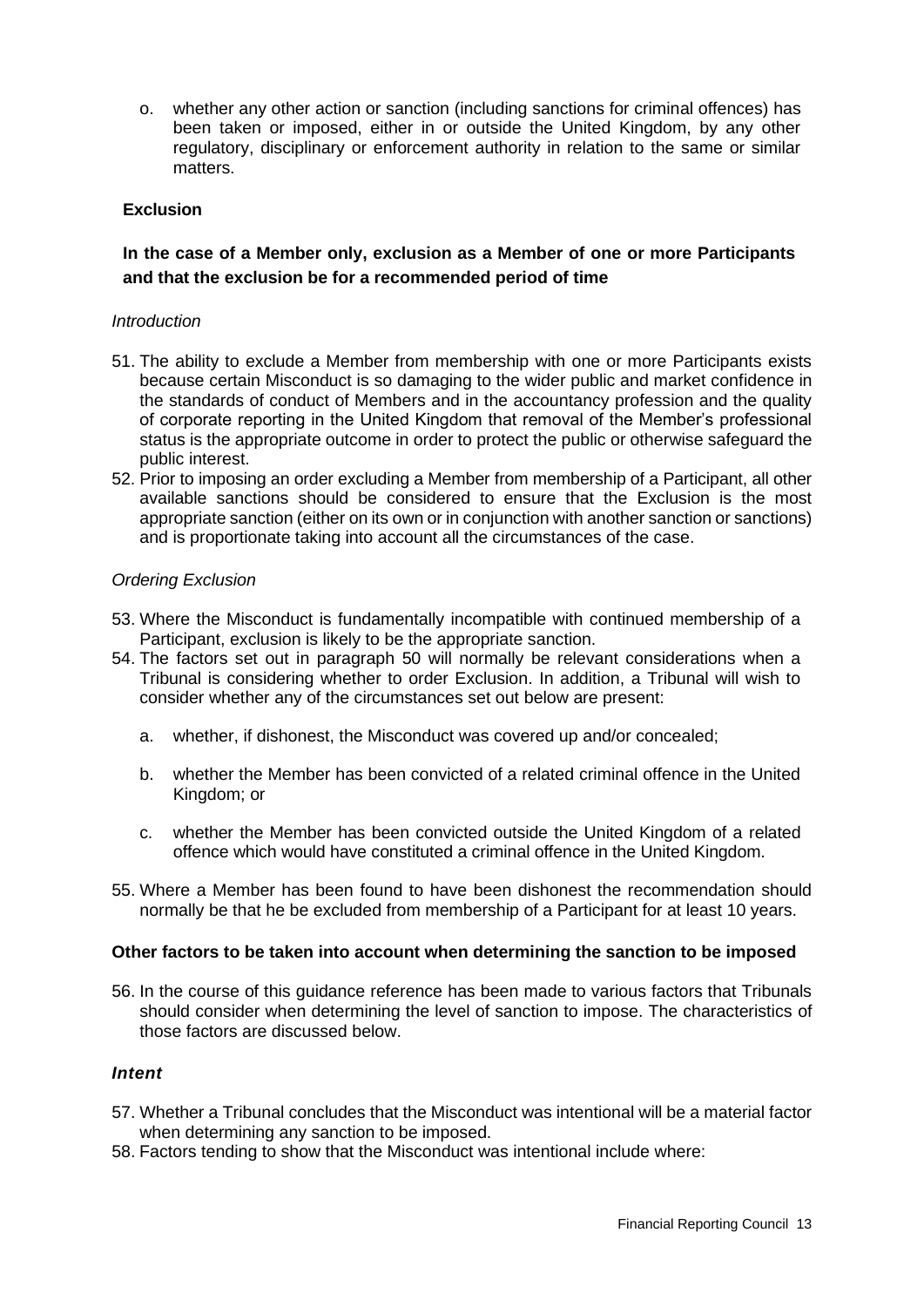- a. the Member involved or the Member Firm's senior management or a responsible individual intended or foresaw that the likely or actual consequences of their actions or inaction would amount to a falling short of professional standards of conduct;
- b. the Member involved or the Member Firm's senior management or a responsible individual permitted the Misconduct to continue notwithstanding that they knew that their actions breached the relevant rules, standards or procedures or the Member Firm's management or internal control systems;
- c. the Member involved or the Member Firm's senior management or a responsible individual was influenced to commit the Misconduct by the belief that it would be difficult to detect;
- d. the Member deliberately took decisions relating to the Misconduct knowing that he was acting outside his field of competence;
- e. the Member or Member Firm intended to benefit financially from the Misconduct, either directly or indirectly; and/or
- f. the Member repeated the Misconduct notwithstanding being aware that to do so would involve breaching the relevant rules, standards, or procedures.

#### *Recklessness*

59. A Tribunal may conclude that a Member or Member Firm acted recklessly if the Member or the Member Firm's senior management (a) knew that a proposed course of action or inaction might involve a breach of the applicable professional standards, and (b) proceeded nevertheless.

#### *Aggravating and Mitigating Factors*

- 60. Having assessed the seriousness of the Misconduct and reached a view on the sanction that would be appropriate, a Tribunal considers whether to adjust that sanction to reflect any aggravating or mitigating factors that may exist (to the extent those factors have not already been taken into account in the Tribunal's assessment of the seriousness of the Misconduct).
- 61. Examples of events or behaviour that a Tribunal may conclude aggravated the Misconduct, and so should be taken into account when deciding the sanction to be imposed, include where:
	- a. the Member or Member Firm failed to bring the Misconduct to the attention of the FRC (or to the attention of another appropriate regulatory, disciplinary or enforcement authority) quickly, effectively or completely;
	- b. the Member or Member Firm failed to cooperate with, or hindered, the investigation of the Misconduct by the FRC, or by another regulatory, disciplinary or enforcement authority (especially if the investigation was prejudiced or delayed thereby);
	- c. in the case of a Member Firm, that Member Firm's senior management were aware of the Misconduct, or that such Misconduct was likely to occur, but failed to take steps to stop or otherwise prevent the Misconduct;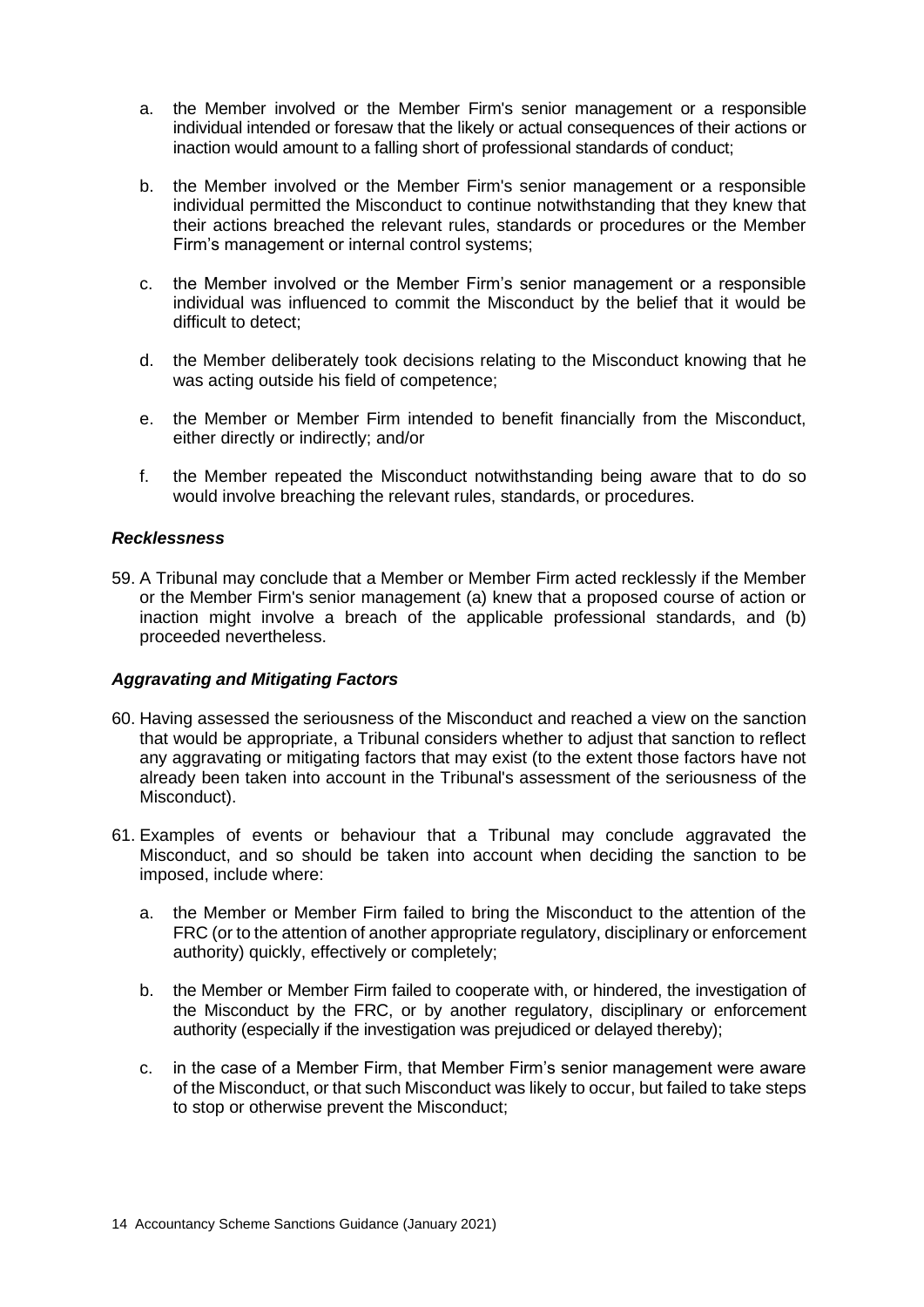- d. the Member involved or the Member Firm's senior management, or a responsible individual, sought to conceal the Misconduct or reduce the risk that the Misconduct would be discovered;
- e. no remedial steps have been taken since the Misconduct was identified, either on the Member's or Member Firm's own initiative or as directed by the FRC or another regulatory authority;
- f. the Misconduct involved an abuse of a position of trust, such as where a Member owed a fiduciary duty or was responsible for public funds;
- g. the Misconduct was repeated and/or occurred over an extended period of time;
- h. the Misconduct was committed with a view to profit (or avoidance of loss);
- i. the Member or Member Firm facilitated wrongdoing by a third party or collusion with a client;
- j. the Member or Member Firm was acting without the necessary authorisations, licences or registrations;
- k. the Member or Member Firm has a poor disciplinary record (for example, where an adverse finding has previously been handed down against the Member or Member by the FRC or another disciplinary or regulatory body). The more serious and/or similar the previous Misconduct or breach, the greater the aggravating factor. The fact that a sanction has previously been imposed will not automatically be regarded as a significant aggravating factor. Much will depend on the degree of similarity, the time that has elapsed since the earlier sanction was imposed, the changes that have taken place since then, and the response (or lack of it) to any previous finding or sanction imposed;
- l. the FRC (or another disciplinary or regulatory body) has previously brought to the Member or Member Firm's attention, including by way of a private advice or warning, issues similar or related to the conduct that gave rise to the finding of Misconduct in respect of which the sanction is to be imposed;
- m. in the case of a Member, if that Member held a senior position and/or supervisory responsibilities.
- 62. Examples of events or behaviour that a Tribunal may conclude mitigate the Misconduct, and so should be taken into account when deciding the sanction to be imposed, include whether:
	- a. the Member or Member Firm brought the Misconduct to the attention of the FRC (or to the attention of another appropriate regulatory, disciplinary or enforcement authority) quickly, effectively and completely;<sup>2</sup>

<sup>&</sup>lt;sup>2</sup> Self-reporting Misconduct or breaches to the relevant regulatory, disciplinary or enforcement authorities will attract greater credit than cooperation with an investigation which has been prompted by someone or something else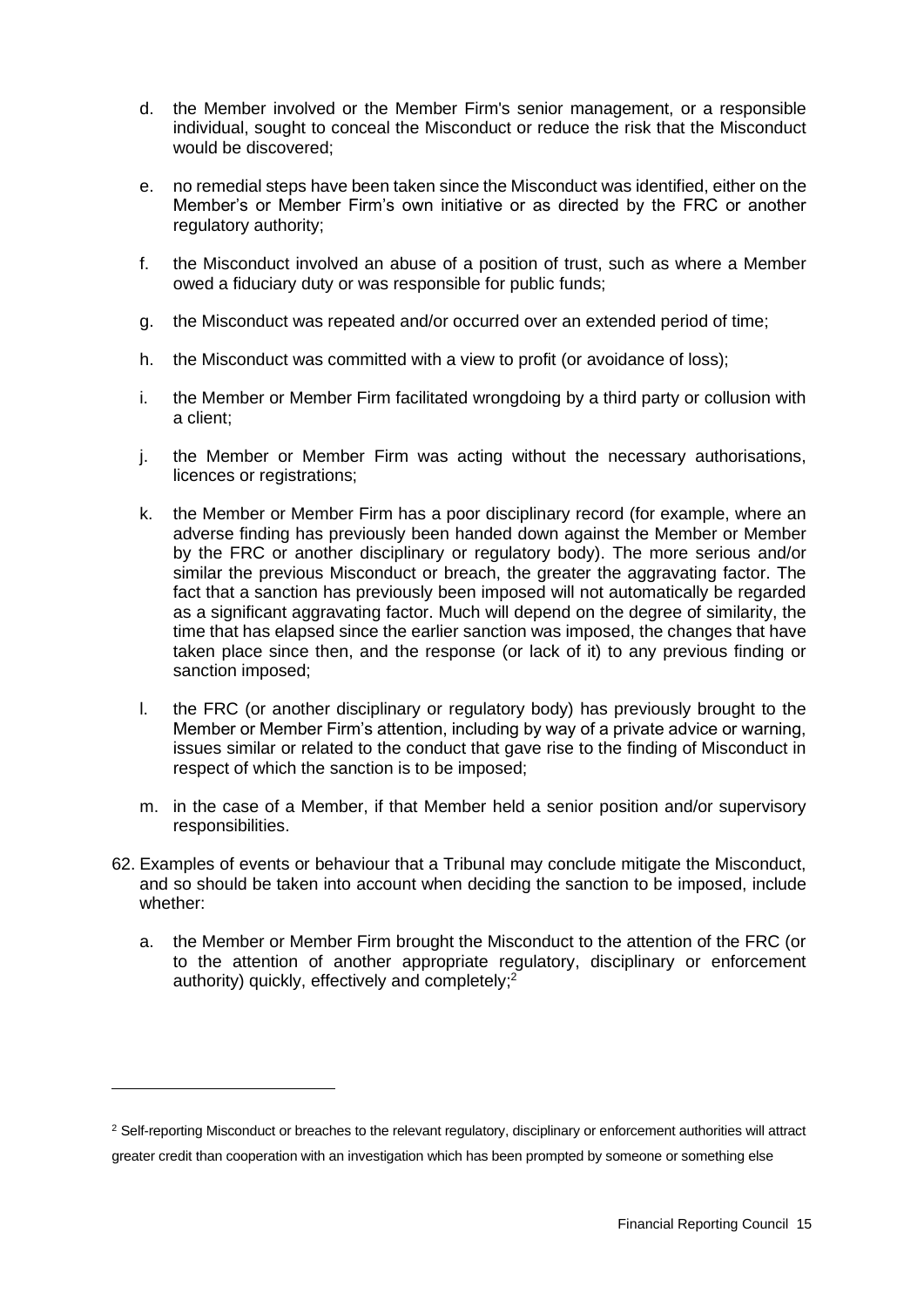- b. the Member or Member Firm provided an exceptional level of cooperation during the investigation of the Misconduct by the FRC, or another appropriate regulatory, disciplinary or enforcement authority;
- c. in the case of a Member Firm, that Member Firm's senior management were aware of the Misconduct or that such Misconduct was likely to occur, and took appropriate steps to try to stop or prevent the Misconduct;
- d. appropriate remedial steps were taken once the Misconduct was identified, irrespective of whether such steps were taken on the Member's or Member Firm's own initiative or that of the FRC or another regulatory authority;<sup>3</sup>
- e. the Member or Member Firm was deliberately misled by a third party;
- f. the Misconduct was an isolated event that is most unlikely to be repeated;
- g. neither the Member nor Member Firm stood to gain any profit or benefit from the Misconduct;
- h. the Member or Member Firm was subject to duress;
- i. the Member or Member Firm has a good compliance history and disciplinary record;
- j. in the case of a Member, that Member held a junior position;
- k. in the case of a Member, personal mitigating circumstances;
- l. the Member or Member Firm has demonstrated contrition and/or apologised for the Misconduct.

## *Cooperation*

- 63. It is a requirement that Member Firms and Members will cooperate with an investigation conducted under the Scheme. In order for cooperation to be considered as a mitigating factor at the point of determining appropriate sanction it will therefore be necessary for the Member Firm or Member to have provided an exceptional level of cooperation. Nonexhaustive examples of conduct which may constitute such cooperation include
	- a. self-reporting to the FRC and/or bringing to the attention of the FRC any facts and/or matters which may constitute an allegation of Misconduct; and
	- b. volunteering information or documentation not specifically requested but which the Member Firm/Member nevertheless considers may assist the investigation.
- 64. Conversely, a failure to provide the level of cooperation required will be considered as an aggravating factor at the point of determining appropriate sanction. Non-exhaustive examples of such failures would include:

<sup>&</sup>lt;sup>3</sup> Examples include establishing whether the Member or Member Firm's client or others have suffered loss and voluntarily compensating them; correcting any misleading statement or impression; taking disciplinary action against staff involved, if appropriate; and taking steps to prevent similar Misconduct from arising in the future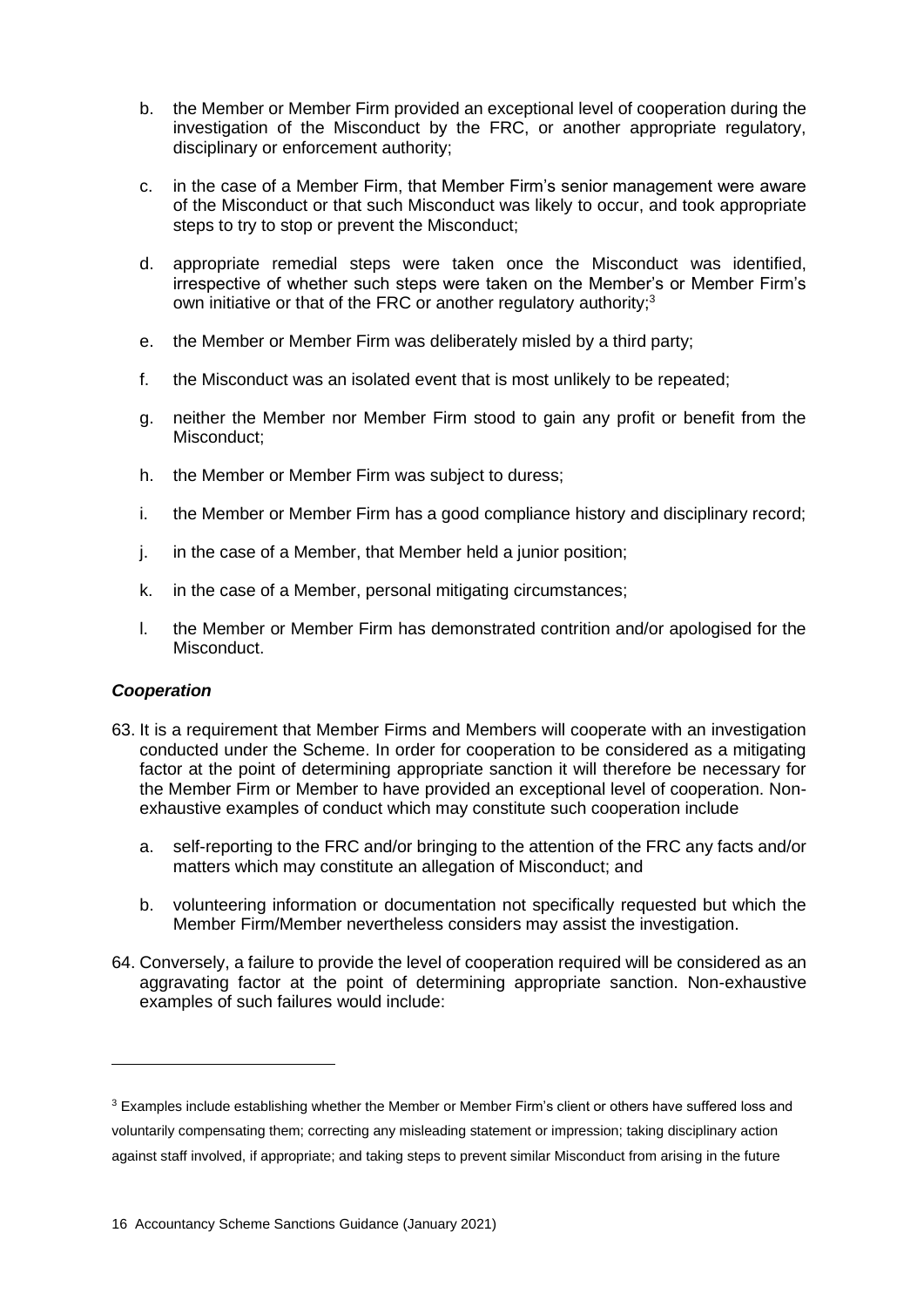- a. incomplete provision of documents and information in response to Notices and requests;
- b. failure to provide adequate explanation of information provided;
- c. failure to comply with deadlines specified in Notices under the Scheme and other written requests;
- d. failure to properly prepare for interviews conducted under the Scheme (including failure to review material provided by the Executive Counsel in advance of such interviews); and
- e. failure to conduct an adequate search for documents and information.
- 65. It is important to recognise that the examples at paragraphs 63 and 64 are merely illustrative and that the relevant Tribunal will consider the overall level of cooperation provided during the course of the investigation and enforcement process at the point of determining sanction.

#### *Adjustment for deterrence*

- 66. If the Tribunal considers that the sanction arrived at, after making any adjustment to reflect any aggravating and mitigating factors, is insufficient to deter the Member or Member Firm who committed the Misconduct, or other Members or Member Firms, from committing further or similar Misconduct, the Tribunal may adjust the sanction to ensure that the intended deterrent effect will be achieved.
- 67. Examples of the circumstances where a Tribunal may consider it appropriate to make such an adjustment include where a Tribunal considers that:
	- a. the Member or Member Firm already has a disciplinary record for Misconduct of a similar nature;
	- b. sanctions imposed previously in respect of similar Misconduct have failed to achieve an improvement in the relevant standards of conduct of Members or Member Firms;
	- c. there is a risk of similar Misconduct in the future, whether by the Member or Member Firm, or by other Members or Member Firms, in the absence of a sufficient deterrent;
	- d. the sanction is too small to meet the objective of credible deterrence.

#### *Discount for Admissions and/or Settlement*

#### *Admissions*

- 68. Where Members or Member Firms admit some or all of the facts of a case, it is appropriate that any Fine and/or other sanction that might otherwise be imposed should be adjusted to reflect the extent, significance and timing of those admissions.
- 69. Where the Member or Member Firm agrees the facts and liability, but not the level of Fine or the appropriate discount, the Tribunal should allow such discount as is thought appropriate having regard to all the circumstances, and, in particular, the time when the facts and liability were agreed.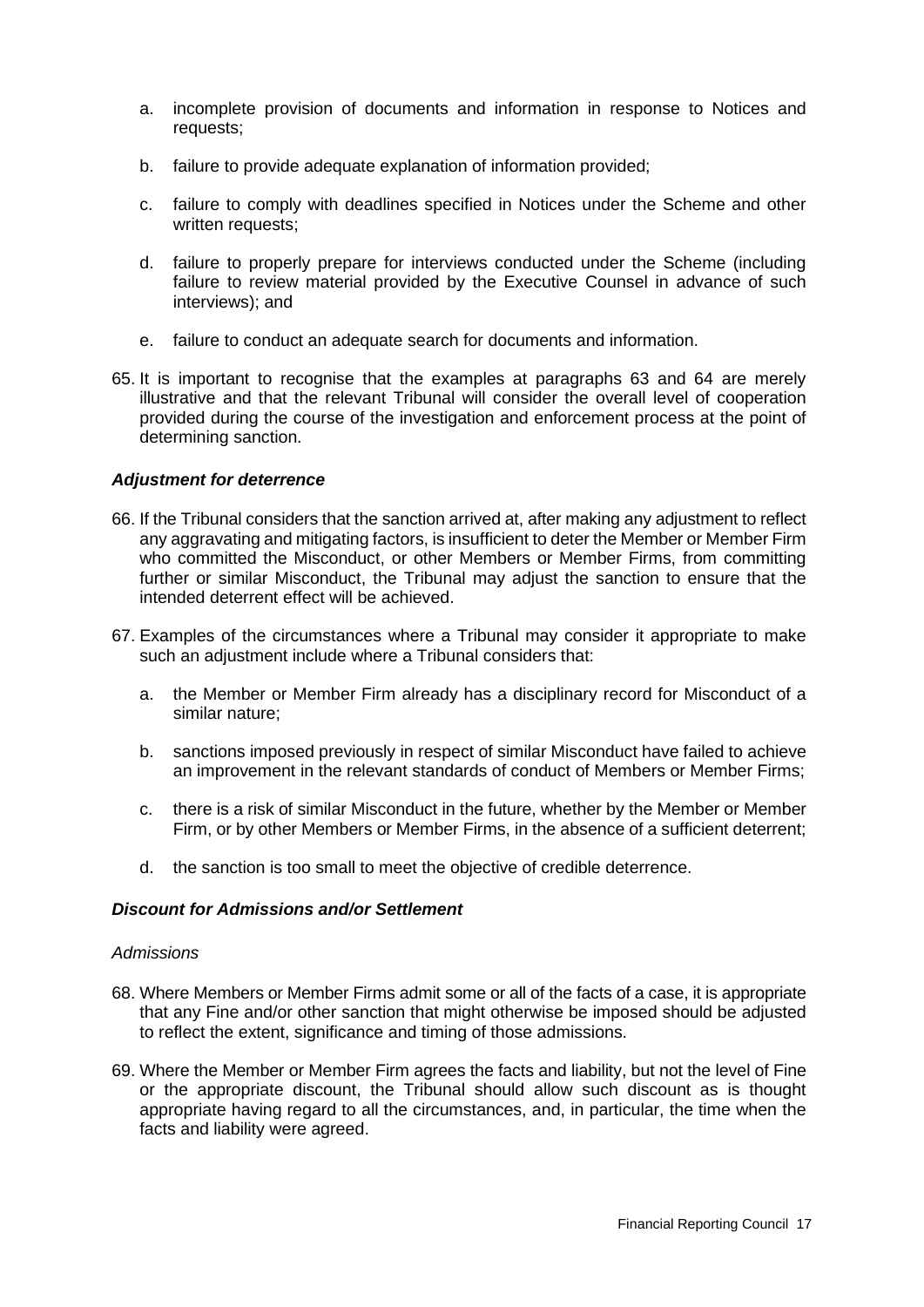70. However, no discount should be applied to the amount of any Fine that equates to the disgorgement of any benefit gained or loss avoided, or to an order for the waiver/repayment of client fees.

#### *Settlement*

- 71. The FRC and the Member or Member Firm may negotiate a settlement agreement, including the sanction to be imposed in accordance with paragraph 7 of the Scheme. In recognition of the benefits of such settlement agreements, it is appropriate to adjust the amount of any Fine and/or other sanction that might otherwise have been imposed to reflect the stage at which a settlement agreement was reached.
- 72. Normally, it will be inappropriate to reduce the period during which a Member or Member Firm is to be precluded from practising to reflect a settlement because the primary purpose of such a sanction is to protect the public. Therefore, any settlement adjustment will generally apply only to any Fine to be imposed.
- 73. For the purpose of providing guidance on the scale of any settlement adjustment, the FRC recommends that a case should be divided into five stages and a settlement discount applied to each stage:<sup>4</sup>
	- a. Stage (1) the period from receipt by the Member or Member Firm of the decision to commence an investigation in accordance with paragraph 6(4) of the Scheme up to and including 28 days<sup>5</sup> after the delivery of the Proposed Formal Complaint in accordance with paragraph 6(10) of the Scheme – a reduction of between 20 and 35%;
	- b. Stage (2) the period from 29 days after the delivery of the Proposed Formal Complaint in accordance with paragraph 6(10) of the Scheme up to and including the delivery of the Formal Complaint in accordance with paragraph 6(11) – a reduction of between 10 and 20%;
	- c. Stage (3) the period from delivery of the Formal Complaint in accordance with paragraph 6(11) of the Scheme up to and including 29 days prior to the Hearing of the Formal Complaint – a reduction of up to 10%.
	- d. Stage (4) the period from 28 days prior to the commencement of the Hearing of the Formal Complaint up to and including the day prior to the commencement of the Hearing – a reduction of up to 5%.
	- e. Stage (5) the period from the commencement of the Hearing of the Formal Complaint by the Tribunal until the final conclusion of the case, including any appeals – no reduction.

The exercise of any discount is within the discretion of the relevant decision maker.

<sup>4</sup> For the purposes of determining the stage of settlement in this paragraph, the relevant date is that on which the Proposed Settlement Agreement has been signed by both the Executive Counsel and the respondent(s)

<sup>&</sup>lt;sup>5</sup> The reference to days in this paragraph is to calendar days